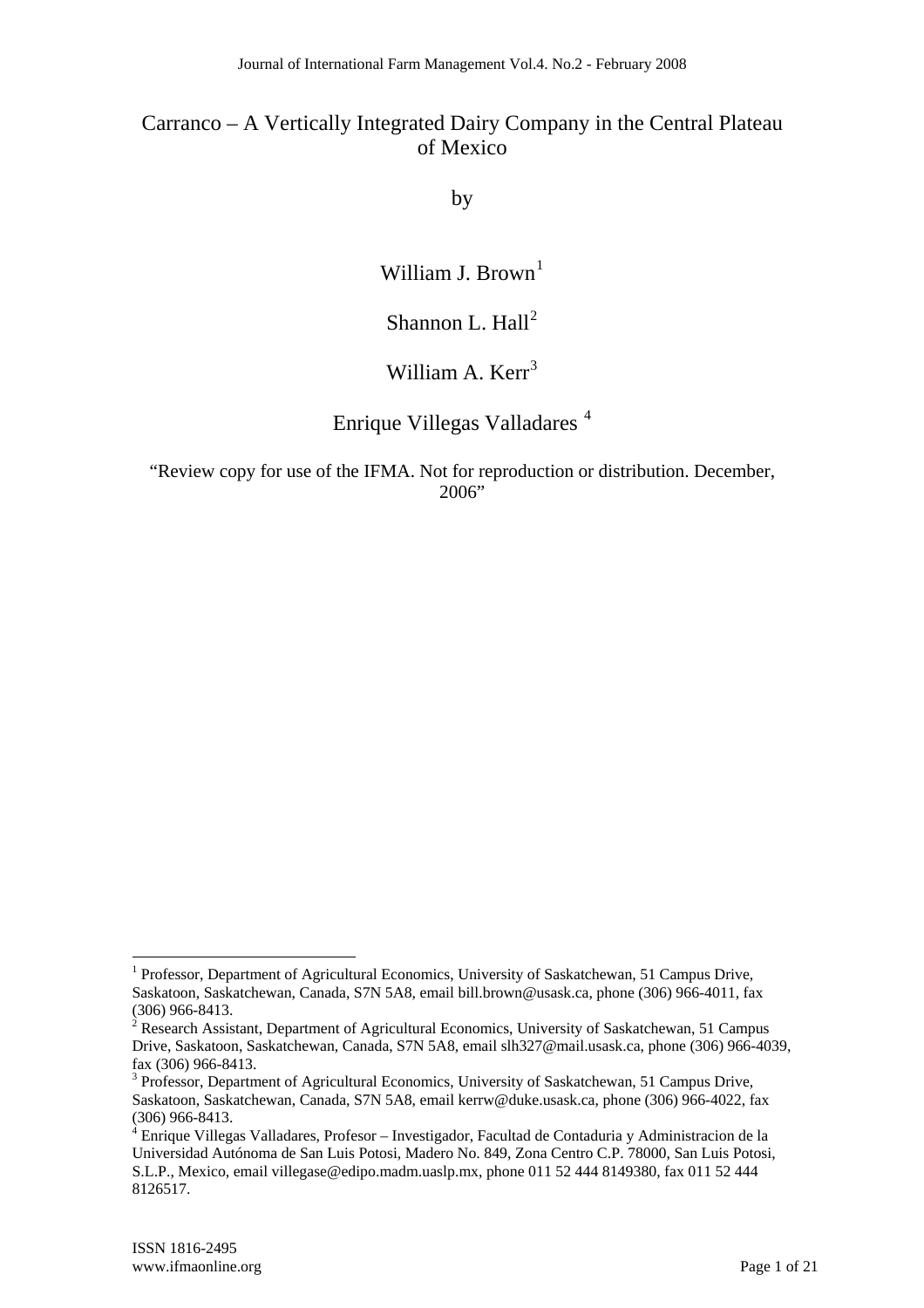## Executive Summary

Carranco is a family owned vertically integrated dairy operation in San Luis Potosi (SLP), Mexico. It procures most of its milk from its own dairy herd of 1200 cows and processes it into a number of dairy products at its own plant. The final products are distributed to independent grocery stores (29.1% retail sales), supermarkets (55.8%), and institutions (3.7%) as well as to the company's 13 stores (11.3%) in SLP. Sales within SLP account for 70% of total retail sales whereas 30% of sales are to nearby cities.

Carranco has been experiencing financial difficulties in the last few years. The management feels that the biggest cause of these difficulties is the North American Free Trade Agreement (NAFTA) whereby subsidized dairy products can enter the Mexican market. There may be other causes for the firm's poor financial performance including: poorly performing company stores, losses when selling products outside of SLP, high administration, wage and salary costs, a need to refocus the marketing strategy, and the wide range of dairy products Carranco manufactures.

In 2003 Carranco had a total of 426 employees, 126 on the farm, 95 in the dairy plant, 88 in distribution within SLP and 70 in distribution outside of SLP, 29 in the Carranco stores and 18 in administration. Wage and salary costs were approximately 18.3 million Mexican Pesos (MP) for farm, dairy plant and distribution workers, in addition there were 9.1 million MP of administration costs, thereby totaling 27.4 million MP or about 27% of retail sales.

Carranco lost 4,251,684 MP in 2003 after losing 1,019,826 MP in 2002 and its cash position deteriorated by 6,449,537 MP between the beginning and end of 2003. Milk production, milk processing and sales to independents, supermarkets, and institutions in SLP are generally profitable whereas sales through Carranco stores in SLP and sales outside of SLP lose money.

Finally, the Mexican dairy industry has not been able to meet the increased domestic demand for dairy products. In recent years US exports of subsidized dairy products, especially Skim Milk Powder (SMP), have met, in part, some of the increased demand in Mexico for dairy products.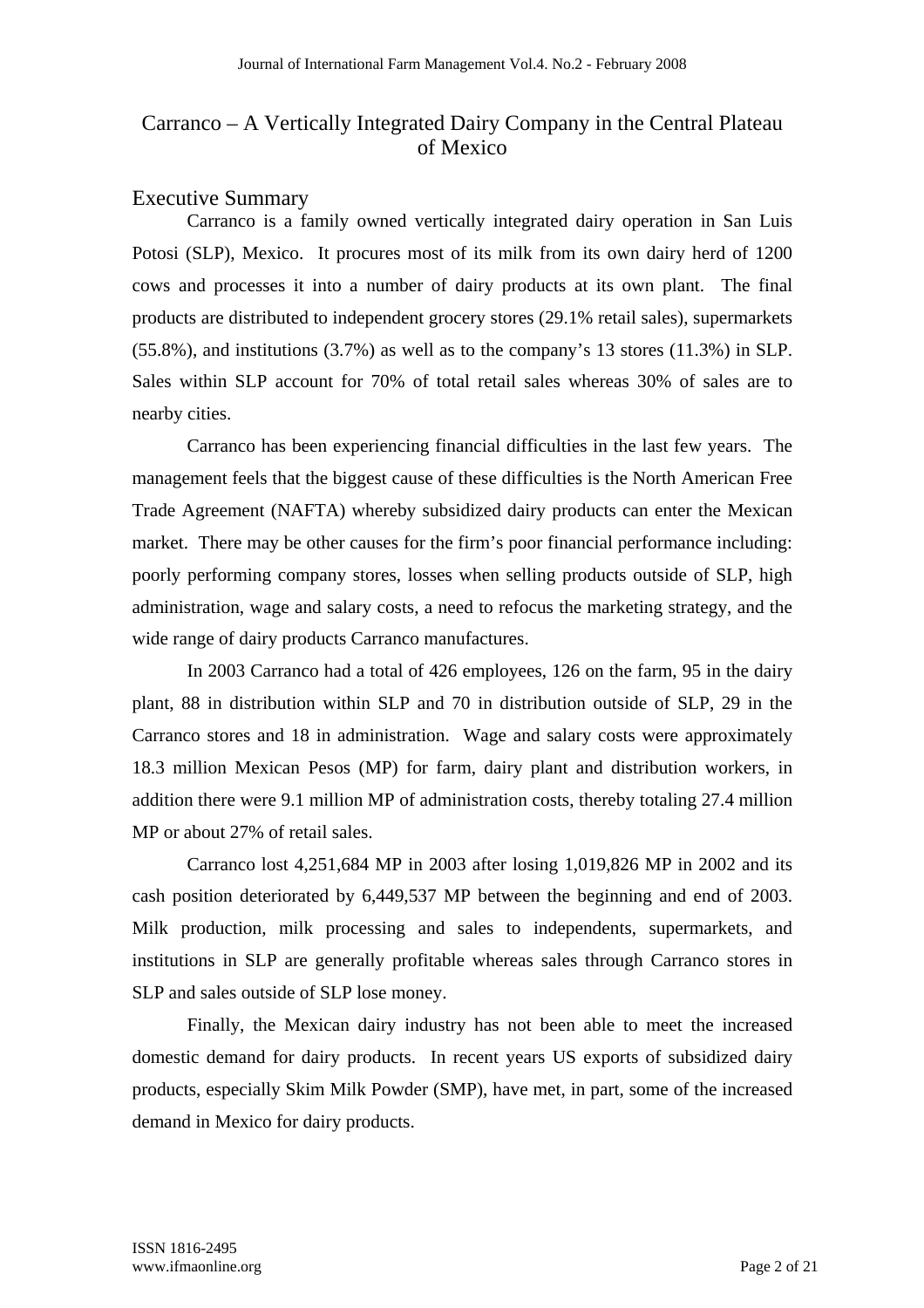## Abstract

Carranco is a family owned vertically integrated dairy operation in San Luis Potosi (SLP), Mexico. It procures most of its milk from its own dairy herd of 1200 cows and processes it into a number of dairy products at its own plant and sells most of it products in SLP. It has been experiencing financial difficulties in the last few years. These could be because of Mexico's importation of subsidized US dairy products or poorly performing company stores, losses when selling products outside of SLP, high administrative and wage and salary costs, a need to refocus the marketing strategy, or the fact that Carranco produces a large range of dairy products.

## Keywords

Mexican integrated dairy, financial management, human resource management, marketing strategy, international trade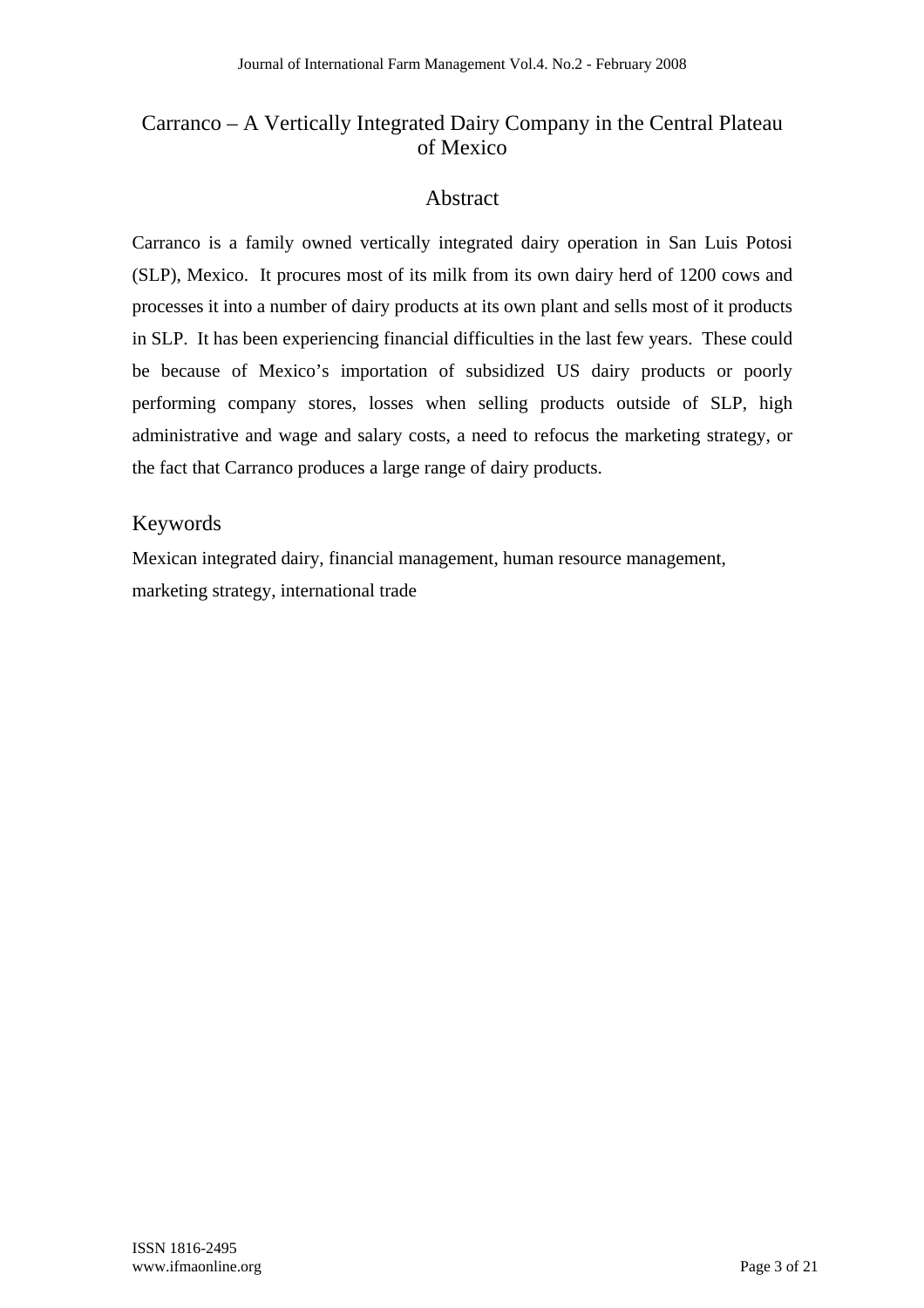### Introduction

Carranco is a family owned vertically integrated dairy operation in San Luis Potosi (SLP), Mexico, which is in the central plateau north of Mexico City. The company procures most of its milk from its own dairy herd of 1,200 Jersey cows. It processes this milk into a number of dairy products at its own plant. Both the dairy herd and plant are located about 40 kilometers south of SLP. Once processed and packaged, the products are transported to the warehouse in SLP where they are repackaged and organized for sale. About 70% of the products are distributed to small independent grocery stores, large supermarket chains, institutions, and Carranco's 13 specialty stores in SLP. The remaining 30% is sold in nearby cities.

Carranco has been experiencing financial difficulties in the last few years, with very low returns to equity. The management feels that the biggest cause of these difficulties is the North American Free Trade Agreement (NAFTA) whereby the US is able to ship subsidized dairy products to Mexico with no tariff or quantitative impediments, while Mexican producers face small quotas, high tariffs, and phyto-sanitary restrictions imposed by the US. There may however, be other causes for the firm's poor financial performance including: poorly performing Carranco stores, losses when selling products outside of SLP, high administrative and wage and salary costs, a need to refocus the marketing strategy, and the fact that Carranco produces a large range of dairy products.

The case study is organized in the following manner. First, a history of Carranco and how it has developed to the present is given. Carranco´s current operations and human resources are then thoroughly described. Next, Carranco´s current marketing strategy is outlined, followed by detailed financial information and analysis. The case concludes with a brief description of US and Mexican dairy policy with respect to subsidization and trade restrictions.

### **History**

Carranco's origins lie in the decision to import 30 Jersey milk cows and 10 young bulls in 1885. A technician from Ireland was also contracted to manufacture butter. The company took on the name Carranco, which is the last name of a local priest, in 1950. By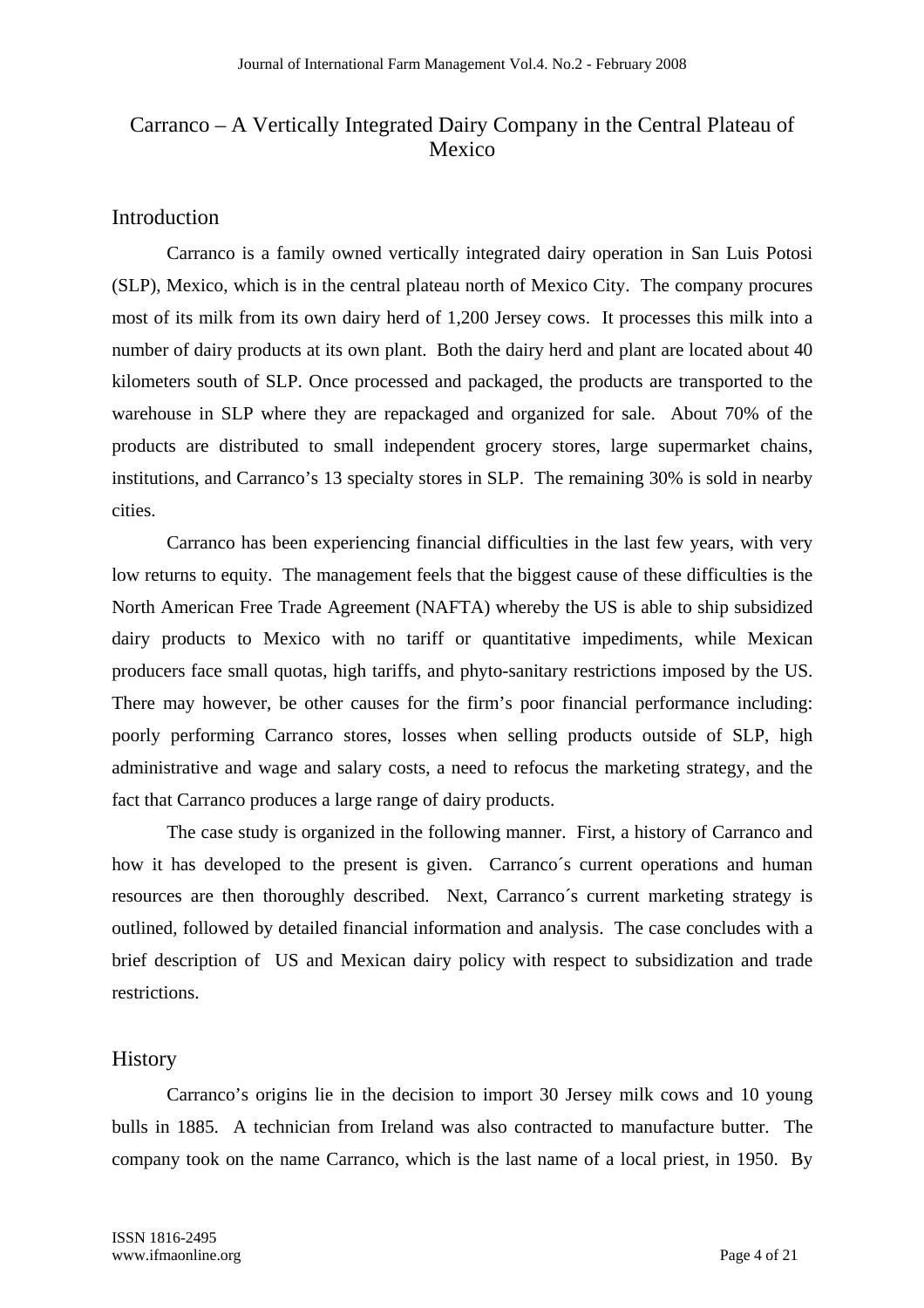1958, Carranco had begun producing Ranchero cheese, which eventually became a market leader in the SLP area. The decade of the 1970s saw Carranco change from a somewhat cottage based low capital company to an industrially oriented and capital intensive company. In 1985 pork production was added to utilize the whey production in the dairy plant. In 1988, 3,500 litres of milk were processed daily into three products, ranchero and asadero cheeses, and butter. In 2003 an average of approximately 26,000 litres of milk were processed daily or 9.4 million litres per year into approximately 50 different products and/or size configurations. In 1991, Carranco began selling outside SLP. Aguascalientes was the first new market, followed by Queretaro and Zacatecas in 1993, and Mexico City in 1997.

#### **Operations**

Carranco's operations consist of the farm (approximately 200 hectares), the dairy plant, the packaging and distribution center, and the sales channels. The milking herd comprises 1,430 cows, of which approximately 1,200 are milking at any one time, and 1,090 replacement animals at various stages of growth. About 20% of the milking herd is culled each year but this can change from time to time (Villegas Valladares). The heifers first calve at 26.3 months of age on average and the mortality rate in the calves is 9.8% (Villegas Valladares). The interval between calving averages 13.7 months (Villegas Valladares).

The cows are kept outside in large pens all year round, and do not graze pasture at any time. The pens are cleaned twice per year. The cows are milked twice daily in a herringbone shaped open sided milking parlor where 40 head are milked at once. Cows are artificially inseminated and the herd calves all year round. Male calves are sold soon after birth and the heifers that are not being kept for replacement are sold as soon as it is feasible or retained and sold as breeding stock to other dairies.

The farm consists of 150 hectares of forage production which is irrigated using ground water and sprinklers. It is also fully equipped with modern forage and feeding equipment along with a modern feed plant for mixing the feeds, vitamins and minerals for the various dry, lactating and growing rations. The home grown forages are made into silage stored in concrete bunker silos. Silage supplies about 50% of the feed requirements of the cattle. The remainder of the feed is purchased and consists of alfalfa, mixed grass hay, corn and protein, mineral and vitamin supplements.

The cows average 8176 kgs of milk annually per head and the milk averages 3.88% butterfat and 3.24% protein (Villegas Valladares). The milk is transported from the milking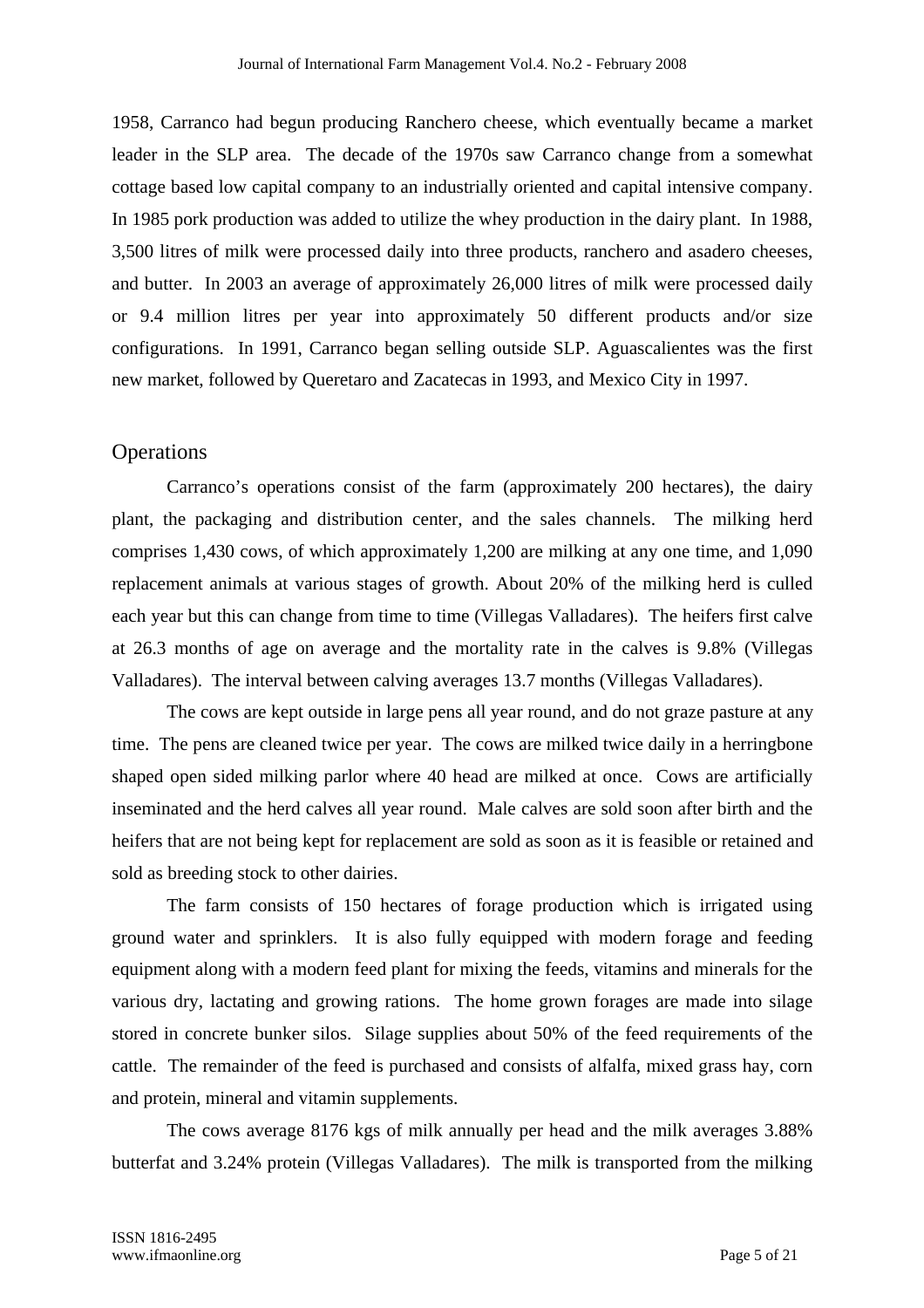parlor to the plant via a pipeline. There, its quality is analyzed it is then directed to different lines depending upon composition. The plant equipment is comparable to most dairy plants of similar size throughout the world. The processes used are also very similar but have been modified in a few cases to produce products with unique characteristics. Most products are repackaged at the distribution center to meet the sales orders. Repackaging and distribution organization could perhaps be done more efficiently on the same site as the plant but the warehouse property is closer to most customers, is the original company site, has sentimental value, and is also the location of the corporate offices.

There are also 170 breeding sows and 1,500 feeder hogs. The hog enterprise was established primarily to use byproducts of the dairy plant. The sows produce about 9 pigs per litter and farrow about 2.1 litters per year. The finished pigs are sold at about 6 months of age and weigh between 80 and 100 kgs per head.

#### Human Resources

In 2003 Carranco had a total of 426 employees. Wage and salary costs were approximately 18.3 million Mexican Pesos (MP) for the farm (126 employees), the dairy plant (95), distribution workers (88), and sales staff (70). In addition there were 18 employees in administrative positions costing 9.1 million MP. The total wage, salary and administration cost was approximately 27.4 million MP or about 27% of gross retail sales.

Employee relations are very good and most employees are satisfied with their jobs and its remuneration, which is higher than the minimum required by law. There are no formal unions but most workers are covered by a collective agreement that is renegotiated from time to time. On average, production line workers have been with Carranco for 3 years, workers at the farm 7 years, and individuals in supervisory positions for 10 years.

#### Marketing

Carranco sells about 50 different products and/or size configurations. Cheese accounts for 54.2% of sales and consists of Ranchero (21.6%), Asadero (14.0%), Cottage (5.8%), and Panela (5.6%), as well as, Amarillo, Manchego, Chihuahua, Fresh Cheese, and Special Reserve (combined 7.2%). Yogurt accounts for 34.7% of sales and is made up of five kinds of flavoured yogurt (22.3%), tuboly or drinkable flavoured yogurt (9.6%), and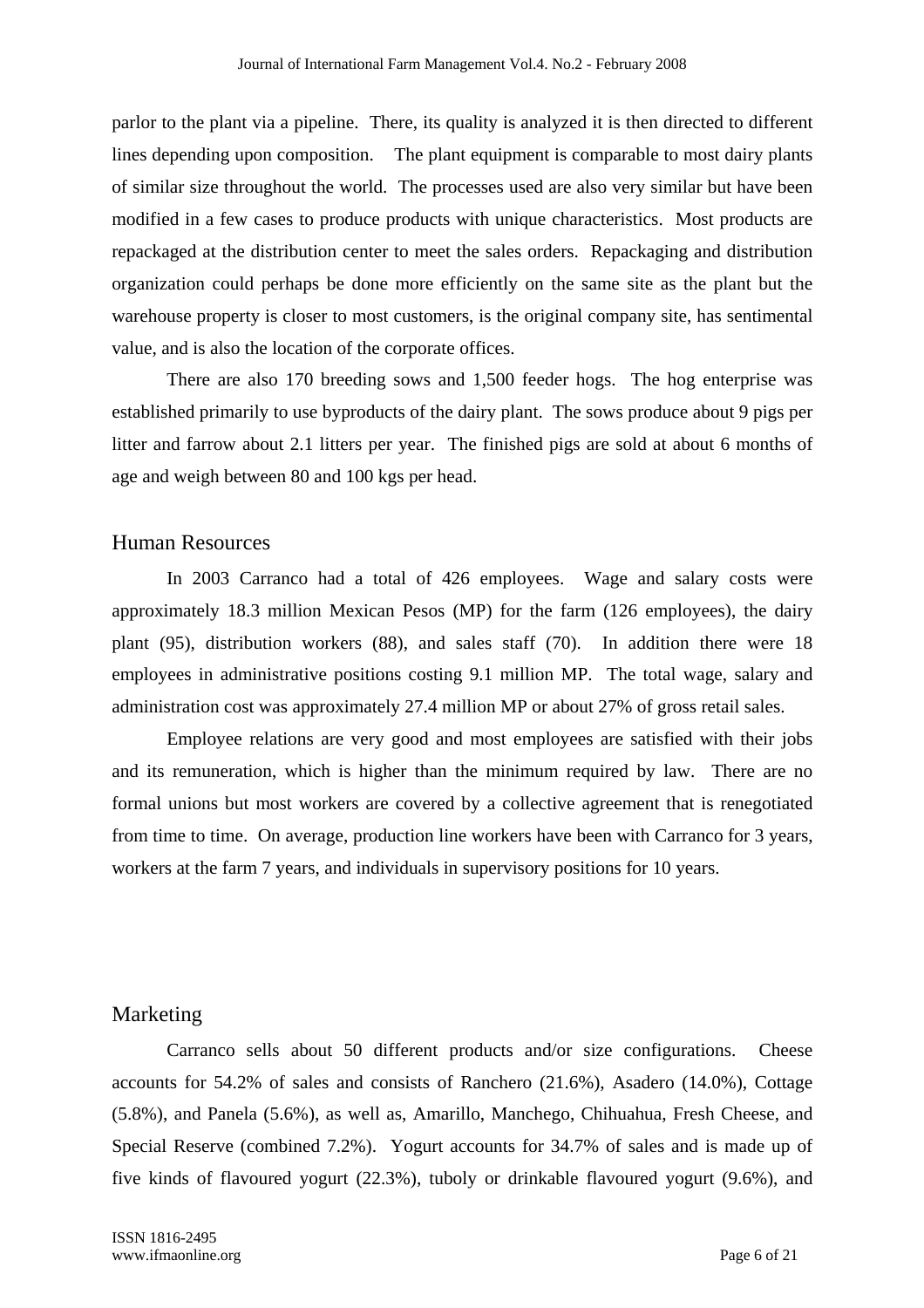unflavoured or natural yogurt (2.8%). Cream (7.8%), ultra high temperature (UHT) milk (2.5%), and butter (1.1%) make up the remainder of sales. Carranco also buys products for resale, the majority of which are various flavours of ice cream and enchiladas.

Carranco sells 55.8% of its products to supermarket chains and 29.1% to smaller independent food stores (Table 1). The rest of the sales are through the 13 Carranco stores (11.3%) and to institutions such as hospitals and government organizations (3.7%). Over 50% of the sales to the supermarkets comprise flavoured yogurts (23.8%), Asadero (17.0%), and Ranchero cheese (13.6%). Sales to the independent stores, the Carranco stores, and the institutions are lead by Ranchero cheese (27.9%, 35.7%, and 25.4% respectively), flavoured yogurts (21.5%, 18.3%, and 21.5% respectively), and Asadero cheese (12.0%, 9.4%, and 7.4% respectively), with Panela cheese (13.8%) replacing Asadero cheese at the institutions.

Prices charged for the major products differ depending on the marketing channel (Table 2). In general prices are lowest to the supermarkets and highest to the Carranco stores. Competition at the supermarkets requires Carranco to supply their products at prices less than those charged to the stores. There are currently 13 Carranco stores and all are situated in SLP. The stores are attractive, clean and well maintained. They generally have a counter with built in product displays, usually for ice cream, and more glass covered cooler space behind the counter. There is usually room for 10 to 15 customers to sit at tables and consume their purchases in the store. The staff are usually female between the ages of 30 and 60 and dressed in white shirts and skirts or trousers with white hairnet caps. They handle the products using latex gloves. Many of the products are displayed in bulk form and the staff weigh and package customer requests. Many stores are strategically situated on visible and high traffic streets. Unfortunately despite all of the above listed advantages, sales volumes through these stores are disappointingly low.

| Product/  | Super-  | Independent   | <b>Carranco Stores</b> | Institutions | Total |
|-----------|---------|---------------|------------------------|--------------|-------|
| Location  | markets | <b>Stores</b> |                        |              |       |
| Ranchero  | 13.6%   | 27.9%         | 35.7%                  | 25.4%        | 21.6% |
| Asadero   | 17.0%   | 12.0%         | 9.4%                   | 7.4%         | 14.0% |
| Cottage   | 10.1%   | 1.6%          | 2.0%                   | 2.5%         | 5.8%  |
| Panela    | 7.7%    | 2.2%          | 4.9%                   | 13.8%        | 5.6%  |
| Other     | 6.4%    | 9.2%          | 5.3%                   | 4.3%         | 7.3%  |
| Cheese    |         |               |                        |              |       |
| Drinkable | 9.4%    | 9.2%          | 9.1%                   | 5.1%         | 9.2%  |
| Yogurt    |         |               |                        |              |       |

Table 1: Carranco Sales (2003) by Products and Sales Channel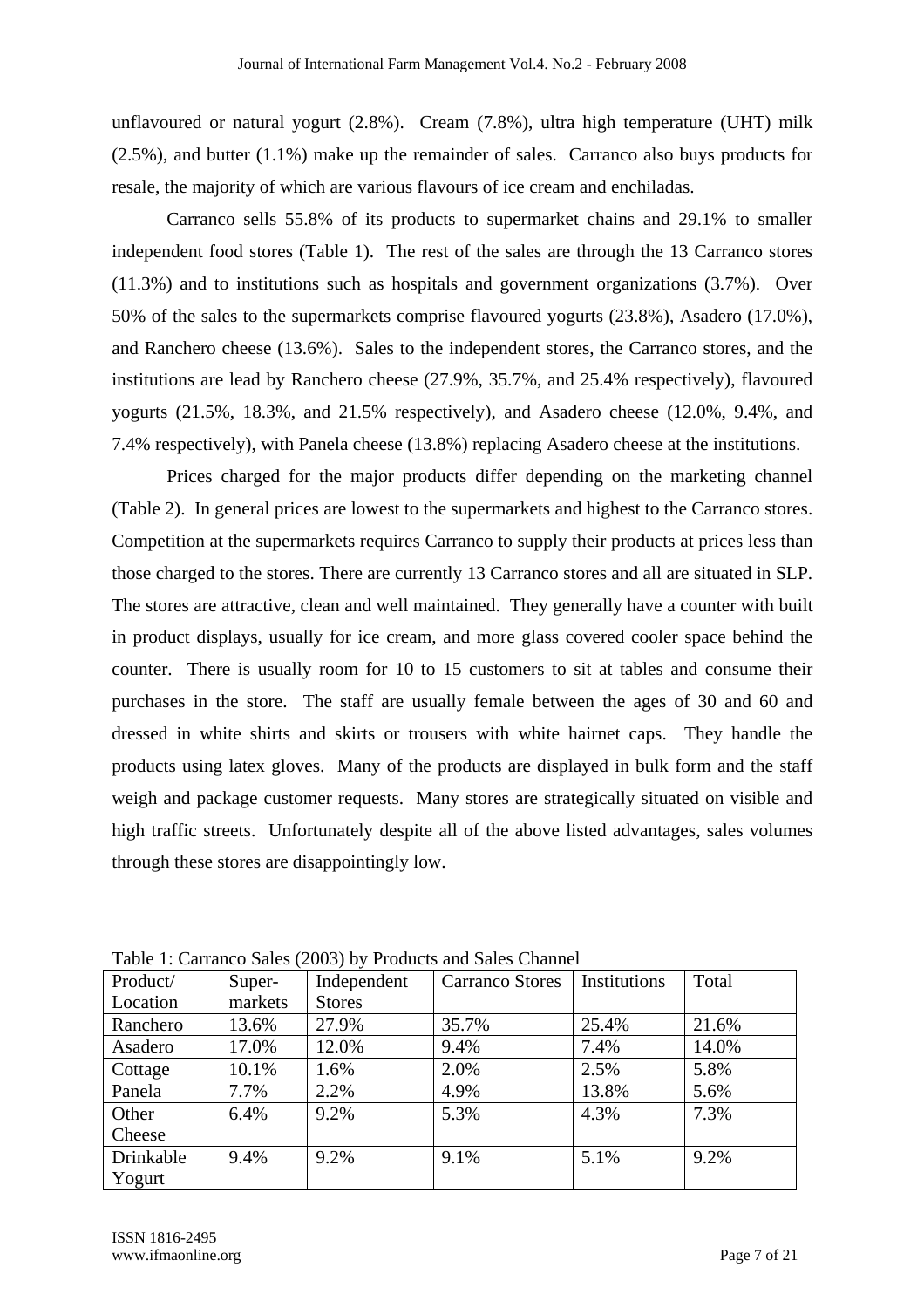| Flavoured        | 23.8% | 21.5% | 18.3% | 21.5% | 22.3% |
|------------------|-------|-------|-------|-------|-------|
| Yogurt           |       |       |       |       |       |
| Natural          | 2.5%  | 3.3%  | 2.4%  | 2.9%  | 2.8%  |
| Yogurt           |       |       |       |       |       |
| Cream            | 8.0%  | 8.2%  | 5.4%  | 7.9%  | 7.8%  |
| <b>UHT Milk</b>  | 1.4%  | 2.8%  | 5.8%  | 5.8%  | 2.5%  |
| <b>Butter</b>    | 0.2%  | 2.8%  | 1.3%  | 3.5%  | 1.1%  |
| of<br>%<br>Total | 55.8% | 29.1% | 11.3% | 3.7%  | 100%  |
| <b>Sales</b>     |       |       |       |       |       |

Table 2: Carranco Prices (2003) by Products and Sales Channel (Mexican Pesos/Kg)

| Product/  | Super-  | Independent   | Wholly Owned   Institutions |         | Total   |
|-----------|---------|---------------|-----------------------------|---------|---------|
| Location  | markets | <b>Stores</b> | <b>Stores</b>               |         |         |
| Ranchero  | \$48.50 | \$52.35       | \$52.25                     | \$50.48 | \$51.02 |
| Asadero   | \$51.35 | \$57.73       | \$60.58                     | \$50.41 | \$53.81 |
| Flavoured | \$13.21 | \$16.34       | \$17.10                     | \$15.06 | \$14.56 |
| Yogurt    |         |               |                             |         |         |

Carranco is increasingly marketing its products in prepackaged containers similar to other marketers of dairy products. However, Carranco also continues to operate small counters in supermarkets where products are displayed in bulk and staff, dressed similarly to those in their stores, wait on customers. Unfortunately, these counters do not appear to be used frequently as those Mexicans shopping at supermarkets are becoming more familiar with prepackaged dairy products. It follows that packaging design and shelf space allotted are becoming more important in the success of a marketing strategy. Carranco's packaging design is very basic usually using the traditional white plastic container with a thick blue band around it and Carranco's name printed in white in plain block letters on the blue band. Their shelf space in most supermarkets is usually quite limited compared to Carranco's large competitors.

Carranco's general marketing strategy as seen in newspapers and billboards emphasizes quality and tradition. The ads stress the quality and freshness of Carranco products and that the company has a long history and can be trusted. The ads often do not have pictures, but when they do it almost always includes a well-dressed conservative looking mother figure with a healthy looking child between five and ten years old.

As stated above, 70% of the sales occur in SLP and 30% outside SLP (Table 3). Queretaro (13.7%) and Aguascalientes (11.7%) are the dominant markets outside SLP with Zacatecas (3.6%) and Mexico City (1.1%) contributing marginally. Over 50% of the sales in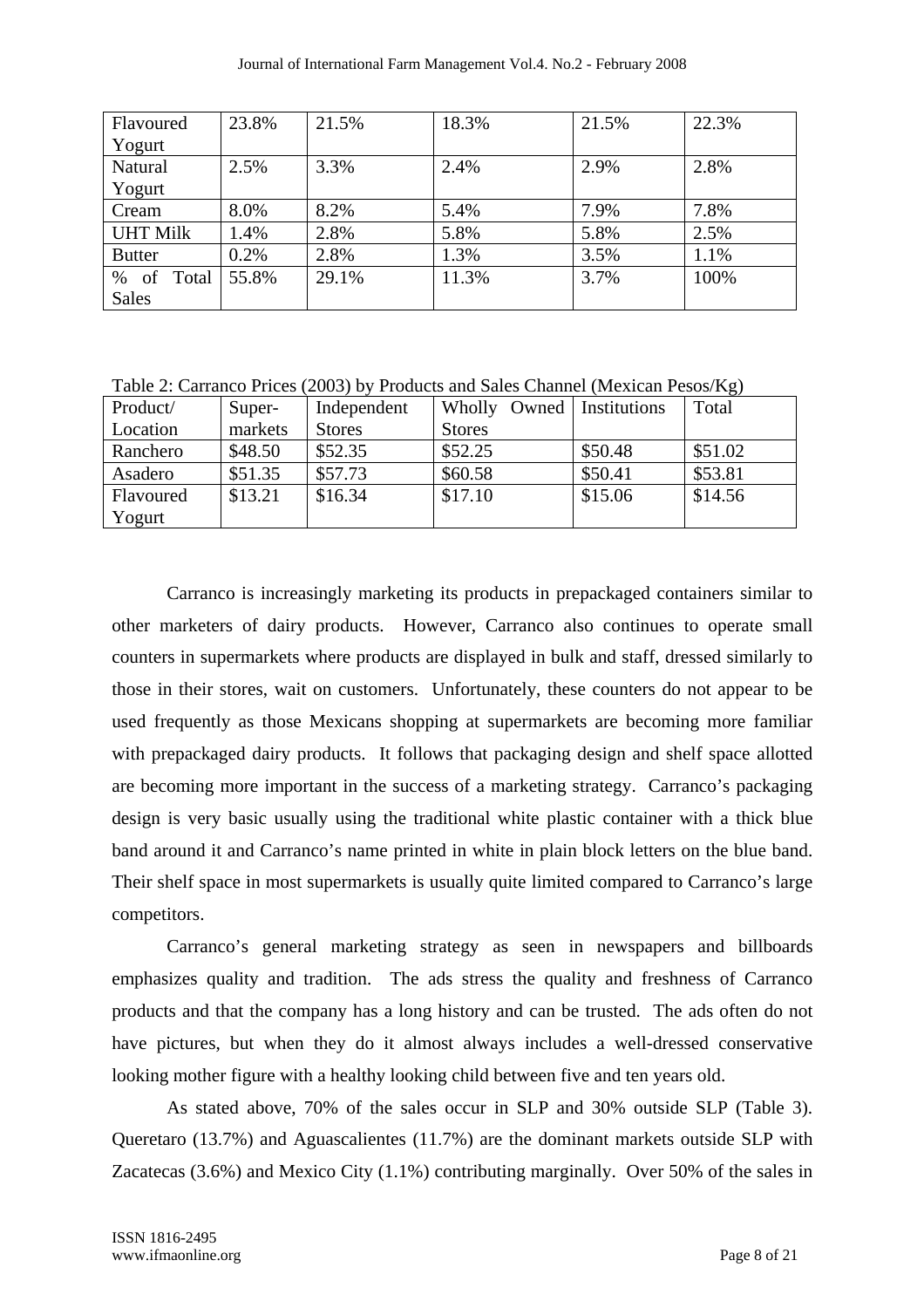SLP are in Ranchero cheese (27.3%), flavoured yogurts (22.9%) and Asadero cheese (13.9%). The sales in Queretaro are more evenly distributed among flavoured yogurts (15.8%) and cheeses, Asadero (20.7%), Ranchero (13.5%), Panela (12.3%), and Cottage cheese (11.5%). Flavoured and drinkable yogurts dominate the Aguascalientes market with 24.2% and 16.4% respectively for a total of 40.6%. Cottage cheese (17.4%), Asadero cheese (10.9), and cream (10.6%) are the other major products marketed in Aguascalientes. Flavoured yogurts (33.8%), natural yogurt (21.5%), and drinkable yogurt (17.4%) dominant the market in Zacatecas. Finally, Cottage cheese (28.5%), butter (22.9%), and drinkable yogurt (20.0%) dominate the Mexico City market.

The prices charged for the major products in the various locations do not include transportation costs (Table 4). In most cases the prices received were higher in SLP despite the fact that SLP is the location of the plant and products would incur transportation costs to get them to the other cities. It would appear that Carranco is price differentiating to enter these markets at competitive prices to gain market share, but at what cost.

#### Financials

Tables 5, 6, and 7 summarize Carranco's net income statement and balance sheet for 2002 and 2003 and its cash flow statement for 2003. As can be seen, Carranco lost 4,444,765 MP in 2003 after losing 1,019,826 MP in 2002. The cash position of Carranco deteriorated by 6,449,537 MP in the 2003 year.

| Product/        | <b>SLP</b> | Queretaro | Aguascalientes | Zacatecas | Mexico | Total |
|-----------------|------------|-----------|----------------|-----------|--------|-------|
| Location        |            |           |                |           | City   |       |
| Ranchero        | 27.3%      | 13.5%     | 4.9%           | 1.9%      | 3.7%   | 21.6% |
| Asadero         | 13.9%      | 20.7%     | 10.9%          | 3.0%      | 6.0%   | 14.0% |
| Cottage         | 2.2%       | 11.5%     | 17.4%          | 9.2%      | 28.5%  | 5.8%  |
| Panela          | 4.3%       | 12.3%     | 7.1%           | 0.4%      | 2.9%   | 5.6%  |
| Other           | 8.0%       | 6.8%      | 4.7%           | 2.8%      | 4.7%   | 7.2%  |
| Cheese          |            |           |                |           |        |       |
| Drinkable       | 7.1%       | 10.2%     | 16.4%          | 17.4%     | 20.0%  | 9.6%  |
| Yogurt          |            |           |                |           |        |       |
| Flavoured       | 22.9%      | 15.8%     | 24.2%          | 33.8%     | 4.1%   | 22.3% |
| Yogurt          |            |           |                |           |        |       |
| <b>Natural</b>  | 1.9%       | 2.0%      | 3.3%           | 21.5%     | 1.3%   | 2.8%  |
| Yogurt          |            |           |                |           |        |       |
| Cream           | 7.7%       | 6.2%      | 10.6%          | 8.4%      | 2.6%   | 7.8%  |
| <b>UHT Milk</b> | 3.4%       | 0.4%      | 0%             | 0.8%      | 3.9%   | 2.5%  |
| <b>Butter</b>   | 1.0%       | 0.5%      | 0%             | 0.9%      | 22.9%  | 1.1%  |

Table 3: Carranco Sales (2003) by Products and Location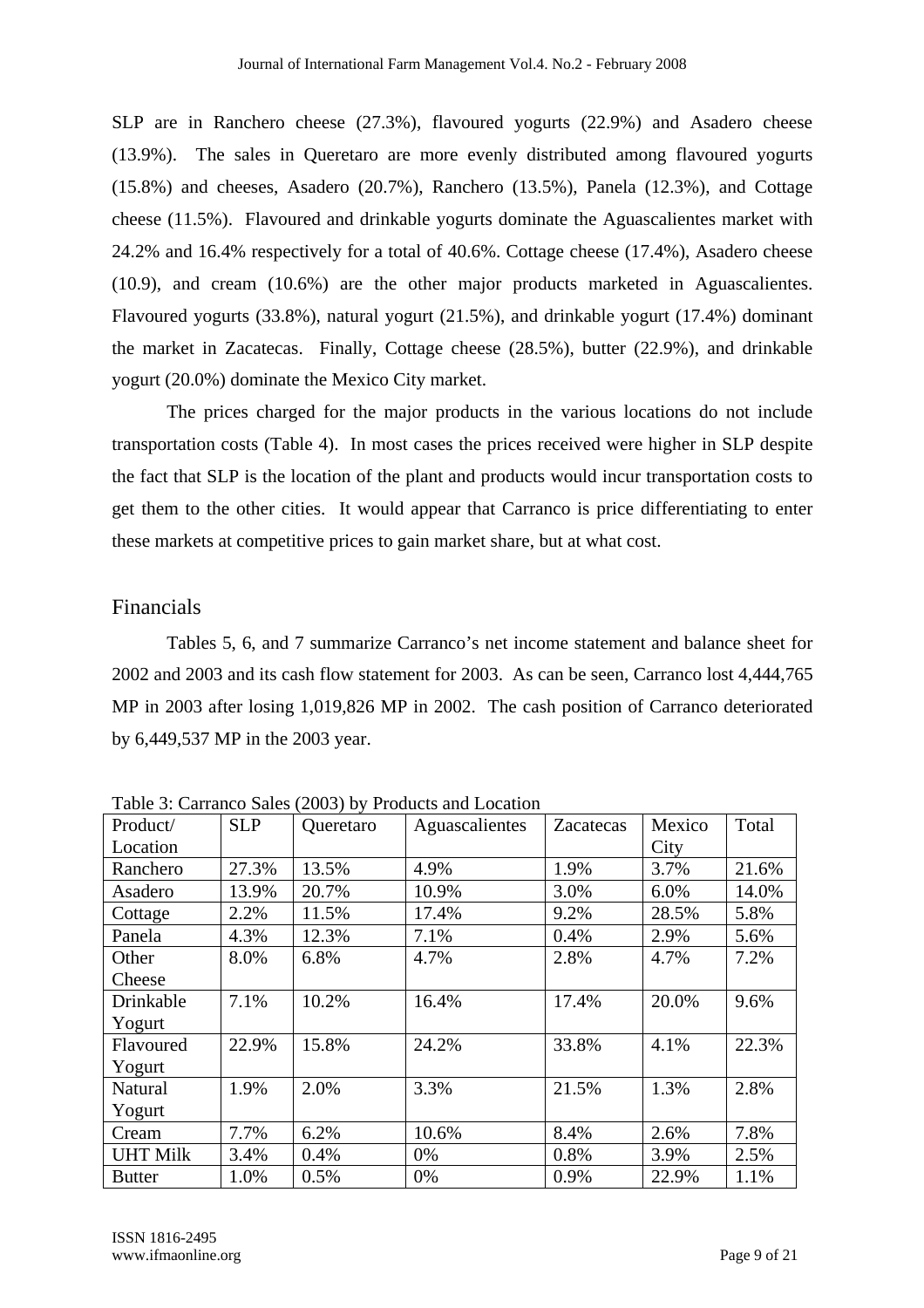|              | $\frac{1}{6}$ of Total 69.9% | $13.7\%$ | 11.7% | 3.6% | 1.1% | 100% |
|--------------|------------------------------|----------|-------|------|------|------|
| <b>Sales</b> |                              |          |       |      |      |      |

Table 4: Carranco Prices (2003) by Products and Location (Mexican Pesos/Kg)

| Product/  | <b>SLP</b> | Queretaro | Aguascalientes | Zacatecas | Mexico  | Total   |
|-----------|------------|-----------|----------------|-----------|---------|---------|
| Location  |            |           |                |           | City    |         |
| Ranchero  | \$51.45    | \$47.93   | \$47.74        | \$48.84   | \$48.29 | \$51.02 |
| Asadero   | \$54.68    | \$51.82   | \$51.82        | \$54.15   | \$54.71 | \$53.81 |
| Flavoured | \$15.15    | \$13.23   | \$13.19        | \$13.41   | \$14.05 | \$14.56 |
| Yogurt    |            |           |                |           |         |         |

The sales, cost of sales, gross profit, expenses, and net income from the major enterprises in the company are presented in Table 5. This shows that milk production, milk processing and sales to independents, supermarkets, and institutions in SLP are fairly consistently profitable. Sales through Carranco stores in SLP and sales outside SLP are consistently unprofitable. The other enterprises include the feed plant, a hog enterprise, breeding stock sales; crop production and hauling which in total are not significant money makers or losers. Carranco follows a fairly complex system of internal transfers of products and services between enterprises. For example, milk is sold from the milk production enterprise to the milk processing enterprise at a close to market price of 3.7 MP per litre. Processed products are then in turn sold to the various retail outlets.

|                                             | 2002       | 2003       |
|---------------------------------------------|------------|------------|
| <b>Enterprise Net Income</b>                |            |            |
| <b>Milk Production</b>                      |            |            |
| <b>Sales</b>                                | 32,960,180 | 37,739,223 |
| Expenses                                    | 28,387,583 | 34,576,943 |
| Net Income                                  | 4,572,597  | 3,162,280  |
| Milk Processing                             |            |            |
| <b>Sales</b>                                | 55,273,978 | 61,333,068 |
| <b>Cost of Sales</b>                        | 40,180,591 | 44,571,741 |
| <b>Gross Profit</b>                         | 15,093,387 | 16,761,327 |
| Expenses                                    | 11,547,056 | 13,716,743 |
| Net Income                                  | 3,546,331  | 3,044,584  |
| Sales in SLP (Independents, Supermarkets, & |            |            |
| Institutions)                               |            |            |
| <b>Sales</b>                                | 57,473,503 | 59,684,900 |
| <b>Cost of Sales</b>                        | 42,153,183 | 43,522,696 |
| <b>Gross Profit</b>                         | 15,320,320 | 16,162,204 |
| Expenses                                    | 11,459,605 | 12,982,489 |

Table 5: Carranco's Net Income Statement for 2002 and 2003 (MP)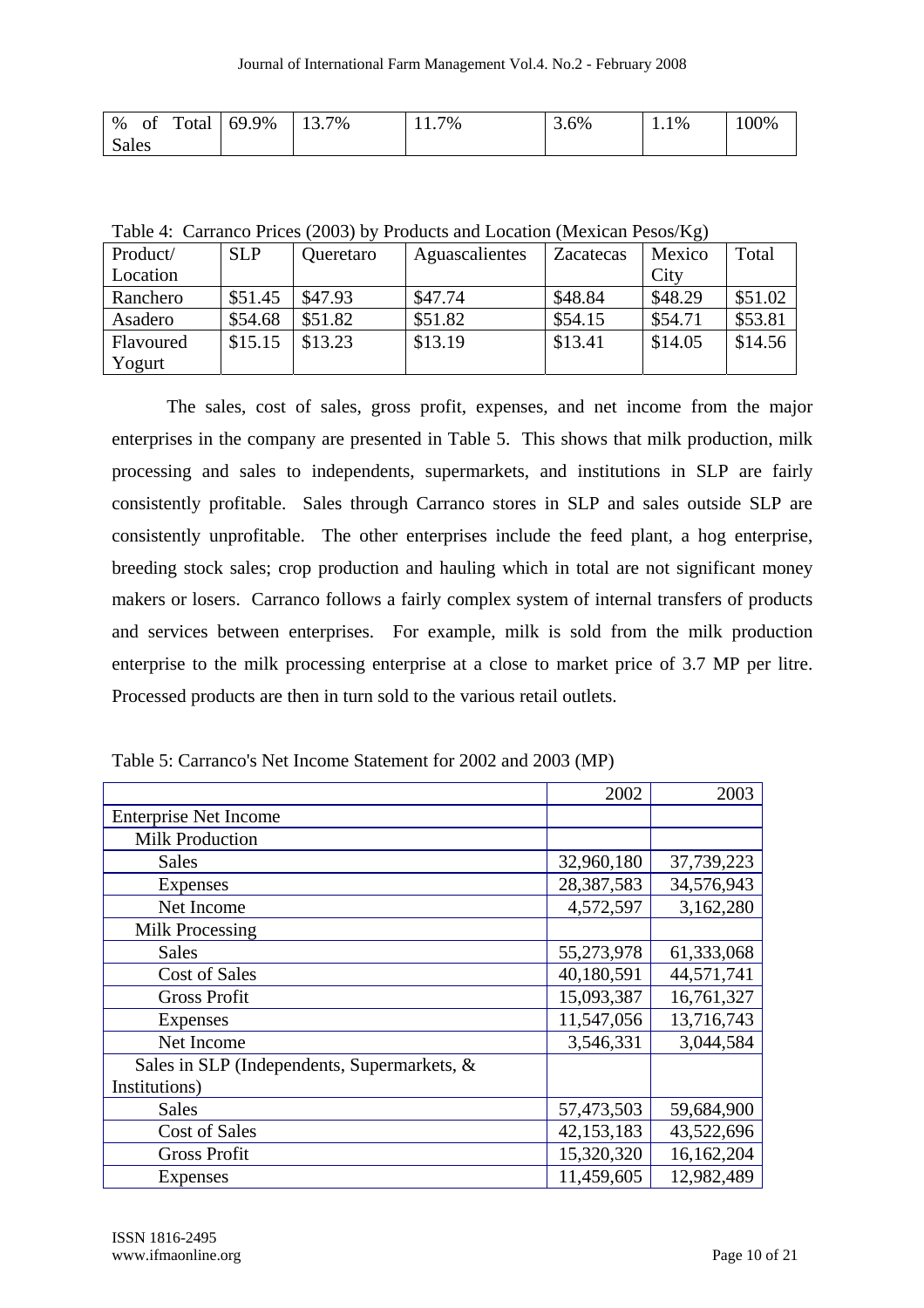| Net Income                         | 3,860,715    | 3,179,715    |
|------------------------------------|--------------|--------------|
| Sales in SLP (Carranco Stores)     |              |              |
| <b>Sales</b>                       | 10,470,296   | 11,517,029   |
| <b>Cost of Sales</b>               | 6,956,598    | 7,696,133    |
| <b>Gross Profit</b>                | 3,513,698    | 3,820,896    |
| <b>Expenses</b>                    | 3,712,944    | 4,009,536    |
| Net Income                         | $-199,246$   | $-188,640$   |
| Sales Outside of SLP               |              |              |
| <b>Sales</b>                       | 29, 207, 465 | 30,703,570   |
| <b>Cost of Sales</b>               | 22,428,825   | 23,034,240   |
| <b>Gross Profit</b>                | 6,778,640    | 7,669,330    |
| Expenses                           | 10,196,739   | 11,331,831   |
| Net Income                         | $-3,418,099$ | $-3,662,500$ |
| All Other Enterprises              | $-578,952$   | 339,469      |
| <b>Total Enterprise Net Income</b> | 7,783,346    | 5,874,908    |
| <b>General Expenses</b>            |              |              |
| <b>Financing Charges</b>           | 1,048,806    | 1,497,620    |
| Miscellaneous Expenses             | 895,562      | 1,257,126    |
| Administration                     | 2,227,864    | 2,362,446    |
| Depreciation                       | 4,630,940    | 5,009,400    |
| Net Income                         | $-1,019,826$ | $-4,251,684$ |

The general expenses in Table 5 include finance charges, miscellaneous expenses, administration and depreciation. The administration expenses are in addition to those allocated to the enterprises which were almost 6.8 million MP. The total administration expense of 9.1 million MP represents 11% of Carranco's total expenditure. The depreciation expense is approximately 10% of the book value of buildings, machinery, and equipment.

Carranco's Balance Sheets (Table 6) and Cash Flow Statement (Table 7) document the changes in assets, liabilities, equity and liquidity through 2003. Investments, accounts receivable, inventories and accounts payable all rose. Land, buildings, machinery and equipment category rose by roughly the value of staff housing erected during 2003. This was financed by a combination of cash and long-term debt.

Table 6: Carranco's Balance Sheet as at Dec. 31, 2002 and 2003 (MP)

|                            | 2002      | 2003      |
|----------------------------|-----------|-----------|
| Assets                     |           |           |
| Cash                       | 9,793,825 | 3,344,288 |
| Investments                | 729,369   | 1,322,525 |
| <b>Accounts Receivable</b> | 6,725,412 | 7,016,240 |
| Inventories                |           |           |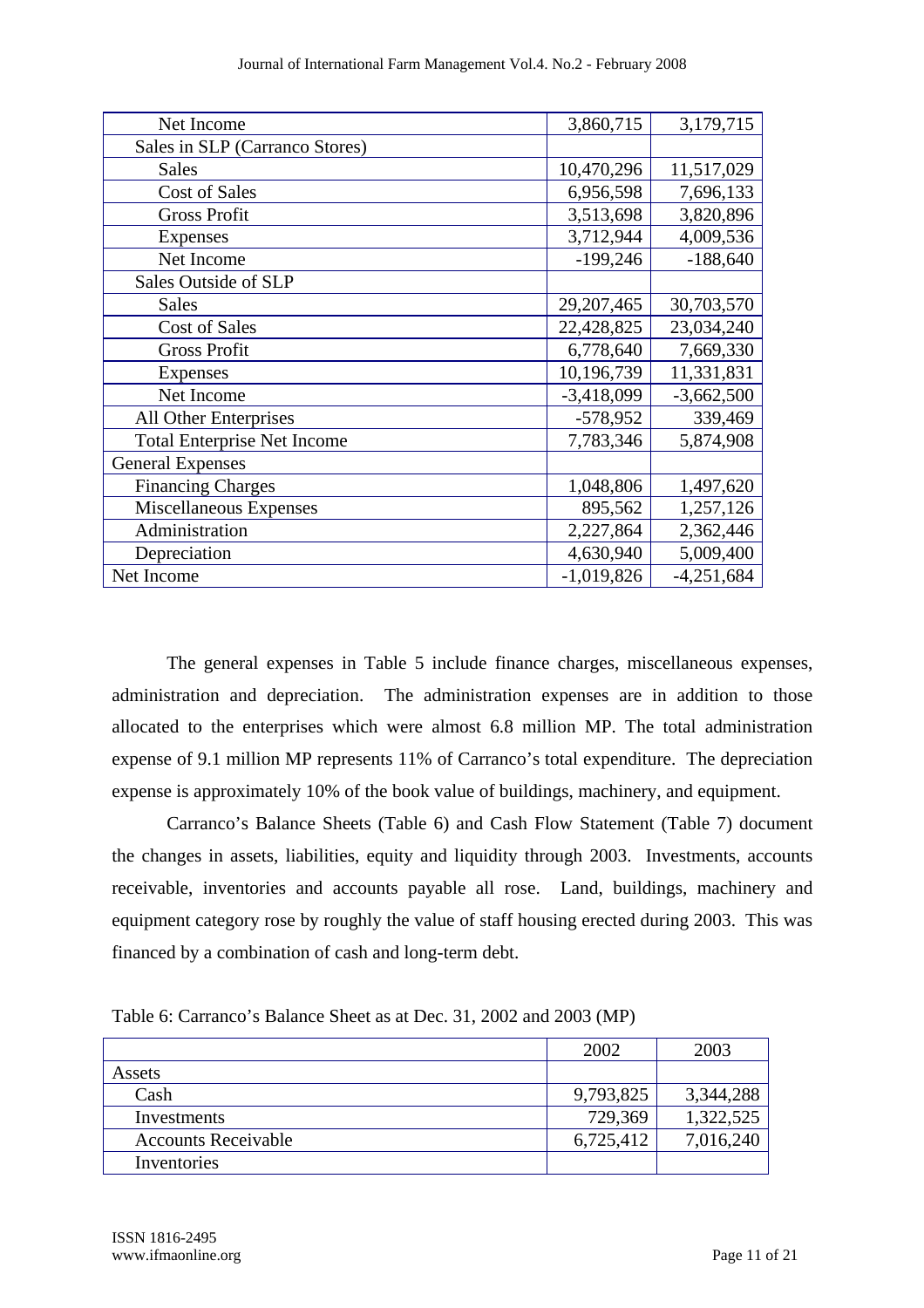| Animals                                | 17,485,552    | 19,846,476    |
|----------------------------------------|---------------|---------------|
| Products                               | 6,815,444     | 7,193,216     |
| Feed                                   | 3,190,080     | 3,916,526     |
| Gasoline, Diesel, & Lubricants         | 46,190        | 54,827        |
| Land, Buildings, Machinery & Equipment | 52,024,809    | 60,289,827    |
| <b>Accumulated Depreciation</b>        | $-20,150,000$ | $-25,159,400$ |
| <b>Total Assets</b>                    | 76,660,681    | 77,824,525    |
| Debt                                   |               |               |
| <b>Bank Loans</b>                      | 13,432,700    | 18,486,405    |
| <b>Accounts Payable</b>                | 2,533,321     | 2,895,144     |
| <b>Total Debt</b>                      | 15,966,021    | 21,381,549    |
| <b>Equity Capital</b>                  |               |               |
| <b>Capital Stock</b>                   | 20,724,918    | 20,724,918    |
| <b>Retained Earnings</b>               | 39,969,742    | 35,718,058    |
| <b>Total Equity</b>                    | 60,694,660    | 56,442,976    |
| Total Debt & Equity                    | 76,660,681    | 77,824,525    |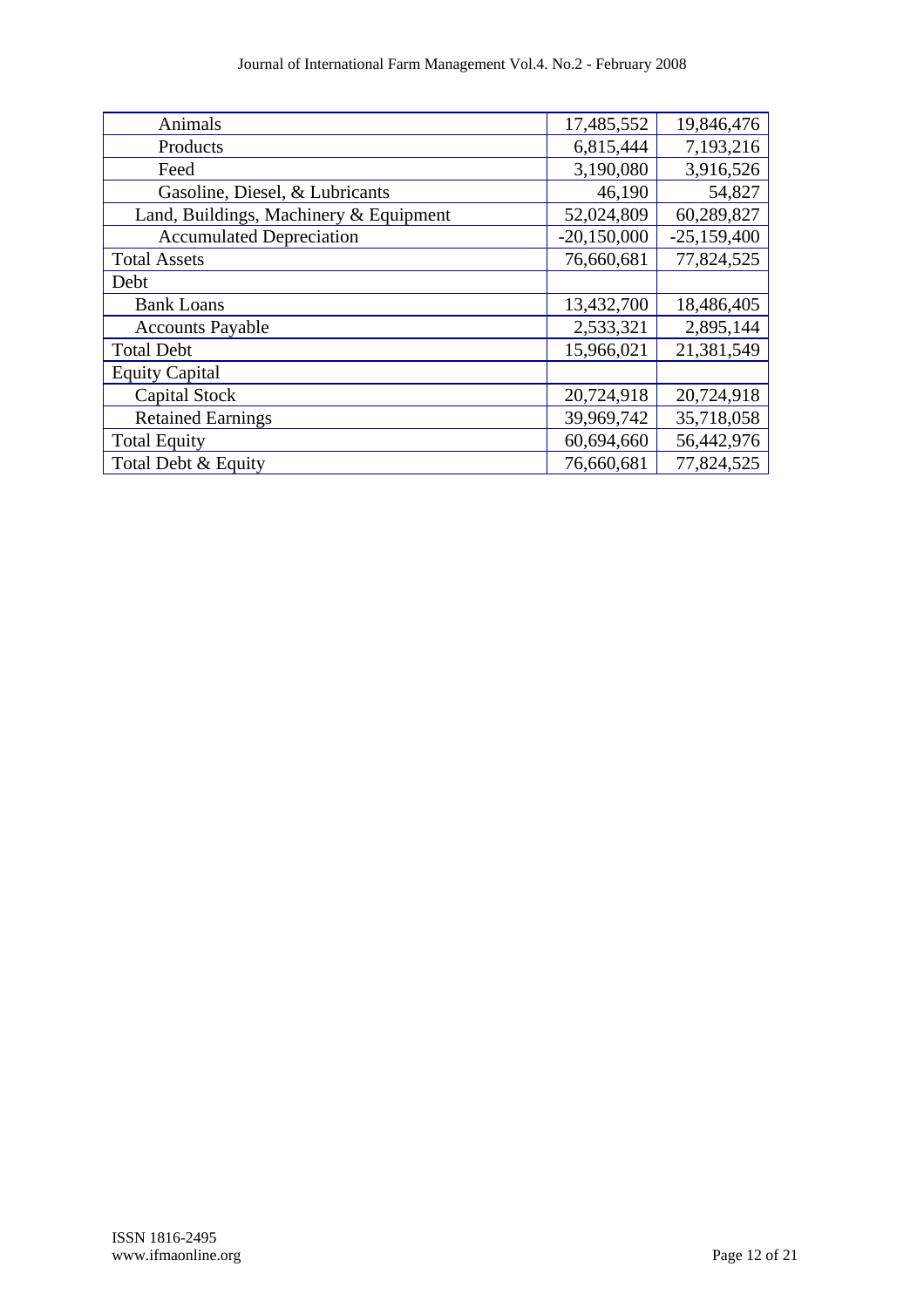|                                              | 2003         |  |
|----------------------------------------------|--------------|--|
| Cash from (used in) Operating Activities     |              |  |
| $+/-Net$ Income (Loss)                       | $-4,251,684$ |  |
| +Depreciation                                | 5,009,400    |  |
| +/-Changes in Accounts Receivable            | $-290,828$   |  |
| $+/-$ Changes in Inventories                 | $-3,473,779$ |  |
| +/-Changes in Accounts Payable               | 361,823      |  |
| Net Cash Flow from Operations                | $-2,645,068$ |  |
| Cash from (used for) Financing Activities    |              |  |
| +Sale of Shares                              | $\theta$     |  |
| -Dividends                                   | 0            |  |
| $+/-$ Changes in Debt                        | 5,053,705    |  |
| Net Cash Flow from Financing                 | 5,053,705    |  |
| Cash from (used for) Investing Activities    |              |  |
| $+/-$ Land, Buildings, Machinery & Equipment | $-8,265,018$ |  |
| $+/-$ Investments                            | $-593,156$   |  |
| Net Cash Flow from Investing                 | $-8,858,174$ |  |
| Increase (decrease) in Cash                  |              |  |
| Cash Beginning of Year                       | 9,793,825    |  |
| Cash End of Year                             | 3,344,288    |  |

Table 7: Carranco's Cash Flow Statement from Dec. 31, 2002 to Dec. 31, 2003 (MP)

Most of the milk is sold to the processing enterprise. Some milk is sold for outside processing and part of that is bought back as ice cream. Sales include cull cows and replacement heifers sold for breeding. The major expense is feed for the cattle accounting for approximately 70% of total expenditure. Wages and salaries for the staff accounted for approximately 10% of the total expenses. Income rose in 2003 from 2002 by 4.7 million MP but expenses increased by 6.2 million MP thus lowering net income by 1.4 million MP.

The milk sold to the processing enterprise is accounted for in the cost of sales of that enterprise. The gross profit for the milk processing enterprise increased in 2003 by almost 1.7 million MP. Expenses also rose in 2003 by more than 2.1 million MP. The largest expenses were wages and salaries, packaging and administration. Wages and salaries accounted for almost 30% of the total and rose by almost 0.5 million MP in 2003. This resulted in a drop in net income for the milk processing enterprise of slightly more than 0.5 million MP for 2003 compared to 2002.

In 2003 sales in SLP increased through the independent stores, supermarkets, and institution by over 2.2 million MP. Cost of sales also rose resulting in only a 0.9 million MP increase in gross profit. Expenses were up in 2003 by almost \$1.5 million MP. The largest expenses were wages and salaries at more than 37% of the total, up by 0.6 million MP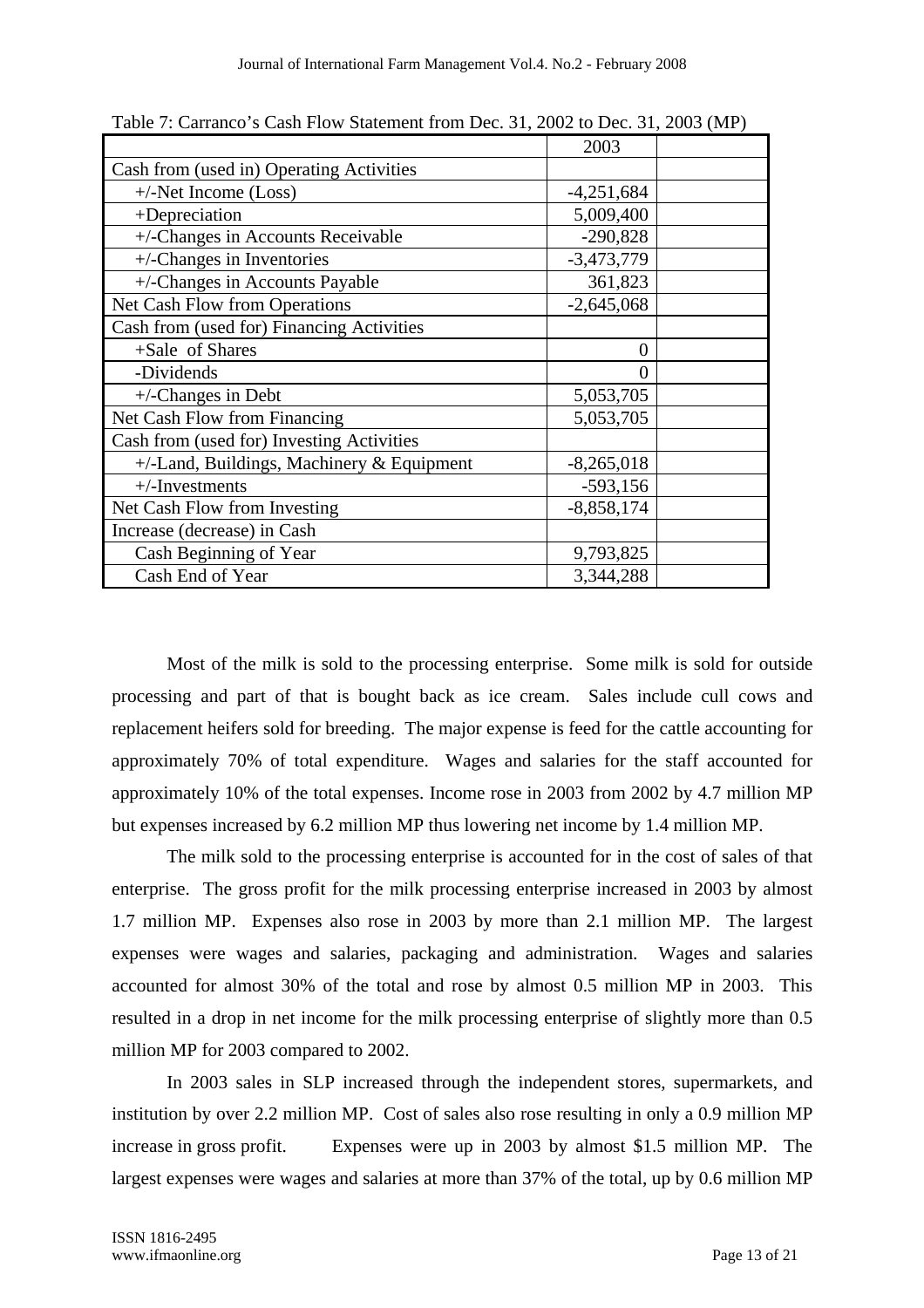in 2003. All this resulted in a drop in net income for sales in SLP through independent stores, supermarkets, and institutions of more than 0.6 million MP for 2003 compared to 2002.

In 2003 sales through the Carranco stores in SLP increased by over 1 million MP. Cost of sales also rose this year resulting in gross profit only growing by 0.3 million MP. Expenses were up in 2003 by almost 0.3 million MP. Wages and salaries accounted for over 33% of the expenses and rose by almost .1 million MP in 2003. All this resulted in a rise in net income for the Carranco stores of almost 11,000 MP for 2003.

Retail sales outside of SLP grew in 2003 but so did expenses. In 2003 sales increased by 1.5 million MP, but cost of sales also rose resulting in a rise in gross profits of 1.1 million MP. Expenses were up in 2003 by over 0.3 million MP. Leading overall to a fall in net income of 0.3 million MP.

Table 8 reports a number of financial ratios for Carranco and its various enterprises and includes standards for these ratios. These standards are generally accepted throughout the financial literature but may be modified slightly from industry to industry (Allen et. al., 2006)

First, Carranco's liquidity, solvency, profitability and financial efficiency are measured for the entire enterprise and compared to industry standards. The liquidity position or Carranco's ability to meet short run financial obligations is measured by the current ratio and at 17.7 and 14.7 for 2002 and 2003 respectively show a very good liquidity position being significantly above the standard of two. Next the solvency position, or Carranco's ability to meet both short run and long run financial obligations, as measured by the debt to asset ratio and at 0.21 and 0.27 for 2002 and 2003 respectively demonstrates that Carranco has significantly low debt relative to assets and is well within the standard. Carranco's profitability is measured by the return on assets and the return on equity. At -.01 and -.05 for 2002 and 2003 respectively for the return on assets and at -.02 and -.08 for 2002 and 2003 respectively for the return on equity profitability is obviously very weak. The return on assets should exceed the cost of debt or the average interest rate paid on borrowed capital. The return on equity should be greater than the return on assets.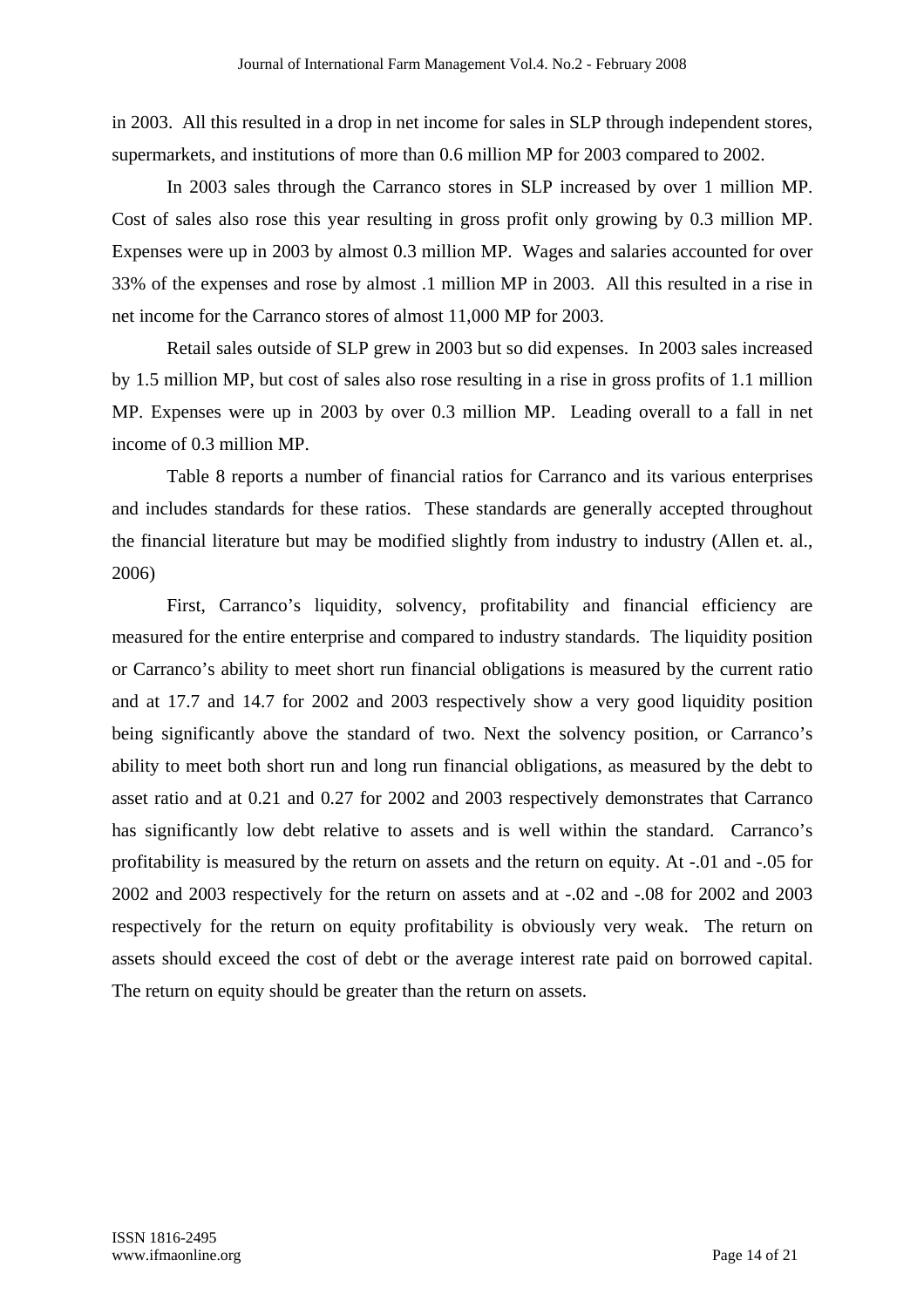|  | Table 8: Financial Ratios: Carranco |  |  |
|--|-------------------------------------|--|--|
|--|-------------------------------------|--|--|

|                                                              | 2002    | 2003    | Standards                    |
|--------------------------------------------------------------|---------|---------|------------------------------|
| Liquidity - Carranco                                         |         |         |                              |
| Ratio<br>Assets/Current<br>Current<br>Current                | 17.7    | 14.7    | 2:1                          |
| Liabilities                                                  |         |         |                              |
| Solvency - Carranco                                          |         |         |                              |
| Debt/Asset Ratio                                             | 0.21    | 0.27    | $\lt$ .5                     |
| Profitability - Carranco                                     |         |         |                              |
| Return on Assets - Net Income/Total Assets                   | $-0.01$ | $-0.05$ | $>$ Cost of Debt             |
| Return on Equity - Net Income/Total Equity                   | $-0.02$ | $-0.08$ | > Return on Assets           |
| Financial Efficiency - Carranco                              |         |         |                              |
| <b>Asset Turnover - Total Retail Sales/Total Assets</b>      | 1.27    | 1.31    | As large as possible         |
| Flow/Debt<br>EBITDA/Total<br>Ratio<br>Cash<br>$\overline{a}$ | 0.29    | 0.11    | $> 0$ & as large as possible |
| Liabilities                                                  |         |         |                              |
| Interest Coverage - EDITDA/Total Int. Expense                | 4.44    | 1.51    | $> 1$ & as large as possible |
| Profitability by Enterprise                                  |         |         |                              |
| <b>Milk Production</b>                                       |         |         |                              |
| <b>Total Net Income/Sales</b>                                | 0.14    | 0.08    | $> 0 \&$ as close to 1 as    |
|                                                              |         |         | possible                     |
| Milk Processing                                              |         |         |                              |
| <b>Total Gross Profit/Sales</b>                              | 0.27    | 0.27    | $> 0$ & as close to 1 as     |
|                                                              |         |         | possible                     |
| <b>Total Net Income/Sales</b>                                | 0.06    | 0.05    | $> 0 \&$ as close to 1 as    |
|                                                              |         |         | possible                     |
| Sales in SLP - Independents, Supermarkets, &                 |         |         |                              |
| <b>Institutions</b>                                          |         |         |                              |
| <b>Total Gross Profit/Sales</b>                              | 0.27    | 0.27    | $>0$ & as close to 1 as      |
|                                                              |         |         | possible                     |
| <b>Total Net Income/Sales</b>                                | 0.07    | 0.05    | $> 0 \&$ as close to 1 as    |
|                                                              |         |         | possible                     |
| Sales in SLP - Carranco Stores                               |         |         |                              |
| <b>Total Gross Profit/Sales</b>                              | 0.34    | 0.33    | $> 0 \&$ as close to 1 as    |
|                                                              |         |         | possible                     |
| <b>Total Net Income/Sales</b>                                | $-0.02$ | $-0.02$ | $> 0 \&$ as close to 1 as    |
|                                                              |         |         | possible                     |
| Sales Outside of SLP                                         |         |         |                              |
| <b>Total Gross Profit/Sales</b>                              | 0.23    | 0.25    | $> 0$ & as close to 1 as     |
|                                                              |         |         | possible                     |
| <b>Total Net Income/Sales</b>                                | $-0.12$ | $-0.12$ | $> 0$ & as close to 1 as     |
|                                                              |         |         | possible                     |

Carranco's financial efficiency is measured by the Asset Turnover, the Cash Flow to Debt, and the Interest Coverage ratios. The Asset Turnover ratio is total retail sales divided by total assets. Retail sales are used as they are the final sales outside of Carranco. Asset Turnover ratios of 1.27 for 2002 and 1.31 for 2003 demonstrated that annual sales more than cover the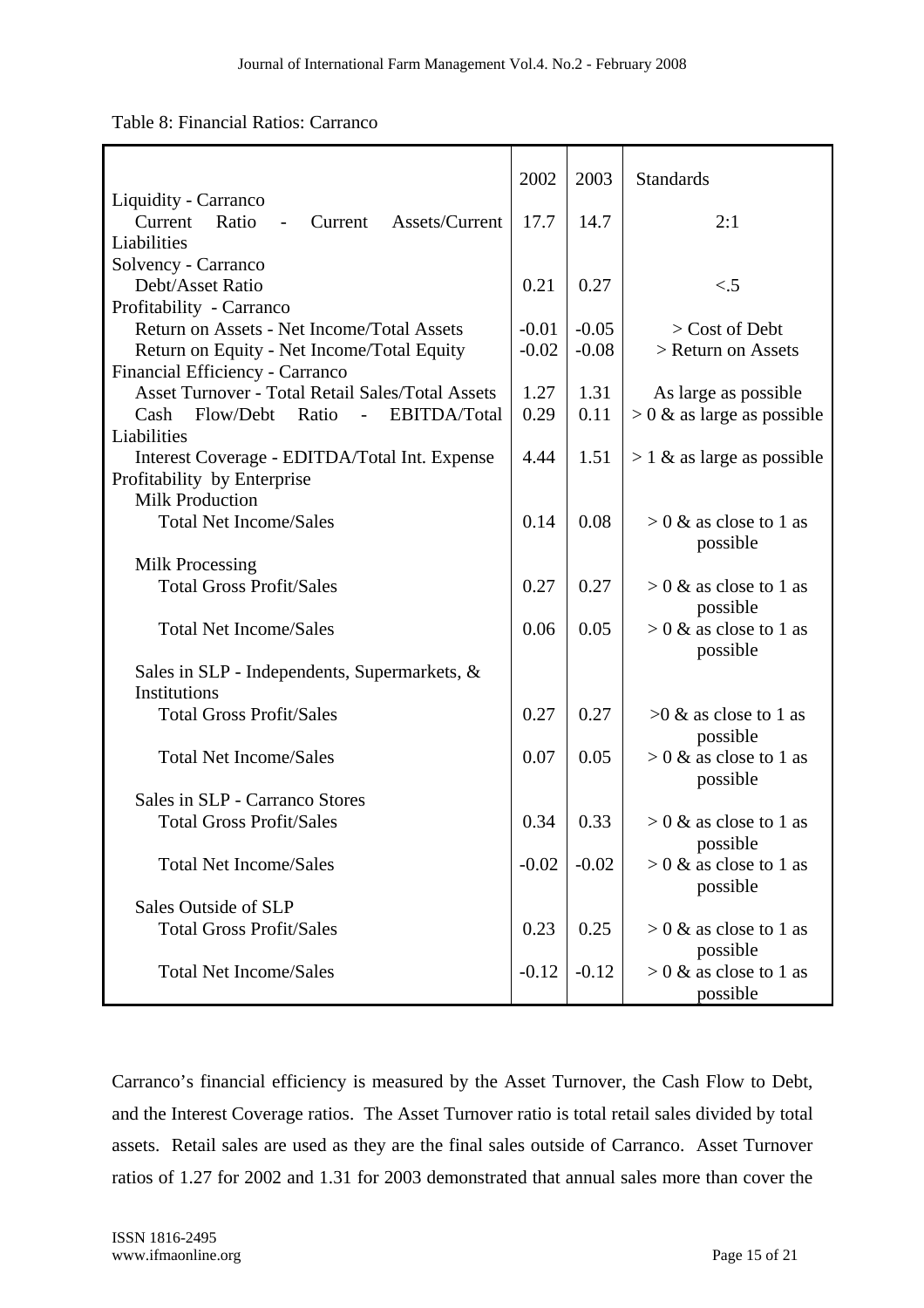value of the assets invested in Carranco and therefore Carranco appears to be using their assets efficiently. The Cash Flow to Debt ratio is EBITDA (earnings before interest, taxes, depreciation and amortization) divided by the total debt. Cash flow to Debt ratios of 0.29 for 2002 and 0.11 for 2003 show a decreasing ability to service debt and although positive, are low and a concern. In 2003, interest rates greater than 11% could not be paid. The Interest Coverage ratio is the EBITDA divided by the total interest expense. Interest Coverage ratios of 4.44 for 2002 and 1.51 for 2003 indicate decreasing ability to make interest payments and must be a concern.

The profitability ratios for the various enterprises within Carranco are measured by the Gross Profit/Sales and the Net Income/Sales ratios. The Gross Profit/Sales ratio is sales less cost of sales divided by sales. The Net Income/Sales ratio is the gross profit less expenses including administration salaries directly related to the enterprise. Both of these ratios should be positive and as high as possible. The Net Income/Sales ratio for the milk production enterprise is strong but decreases from 0.14 in 2002 to 0.08 in 2003. The Gross Profit/Sales ratio for the milk processing enterprise is very strong at 0.27 for both 2002 and 2003. The Net Income/Sales ratio for the milk processing enterprise is also strong at 0.06 in 2002 and 0.05 in 2003. The Gross Profit/Sales ratio for the retail sales in SLP through the independent stores, supermarkets, and institutions is also very strong at 0.27 for both 2002 and 2003. The Net Income/Sales ratio for the retail sales in SLP is also strong but decreases from 0.07 in 2002 to 0.05 in 2003. The Gross Profit/Sales ratio for the retail sales in SLP at the Carranco stores is also very strong at 0.34 and 0.33 for 2002 and 2003 respectively. However, the Net Income/Sales ratio for the retail sales in SLP at the Carranco stores is very weak at -0.02 for both years. The Gross Profit/Sales ratios for retail sales outside of SLP are quite strong at 0.23 and 0.25 for 2002 and 2003 respectively. However, the Net Income/Sales ratio for retail sales outside of SLP is very negative -0.12 in both years.

### Mexican Dairy Production, Consumption, and Trade

 Carranco is a relatively small independent dairy company facing stiff competition from within Mexico and from imports of subsidized dairy products primarily from the U.S. The Mexican dairy industry is becoming more concentrated. In 1978 five companies (Lala, Boreal, Alpura, Chipilo, y Pasteurizadora Hermosilla) processed 55% of total milk production but by 2002, four companies (Lala, Alpura, Milk Producers Union of Juarez and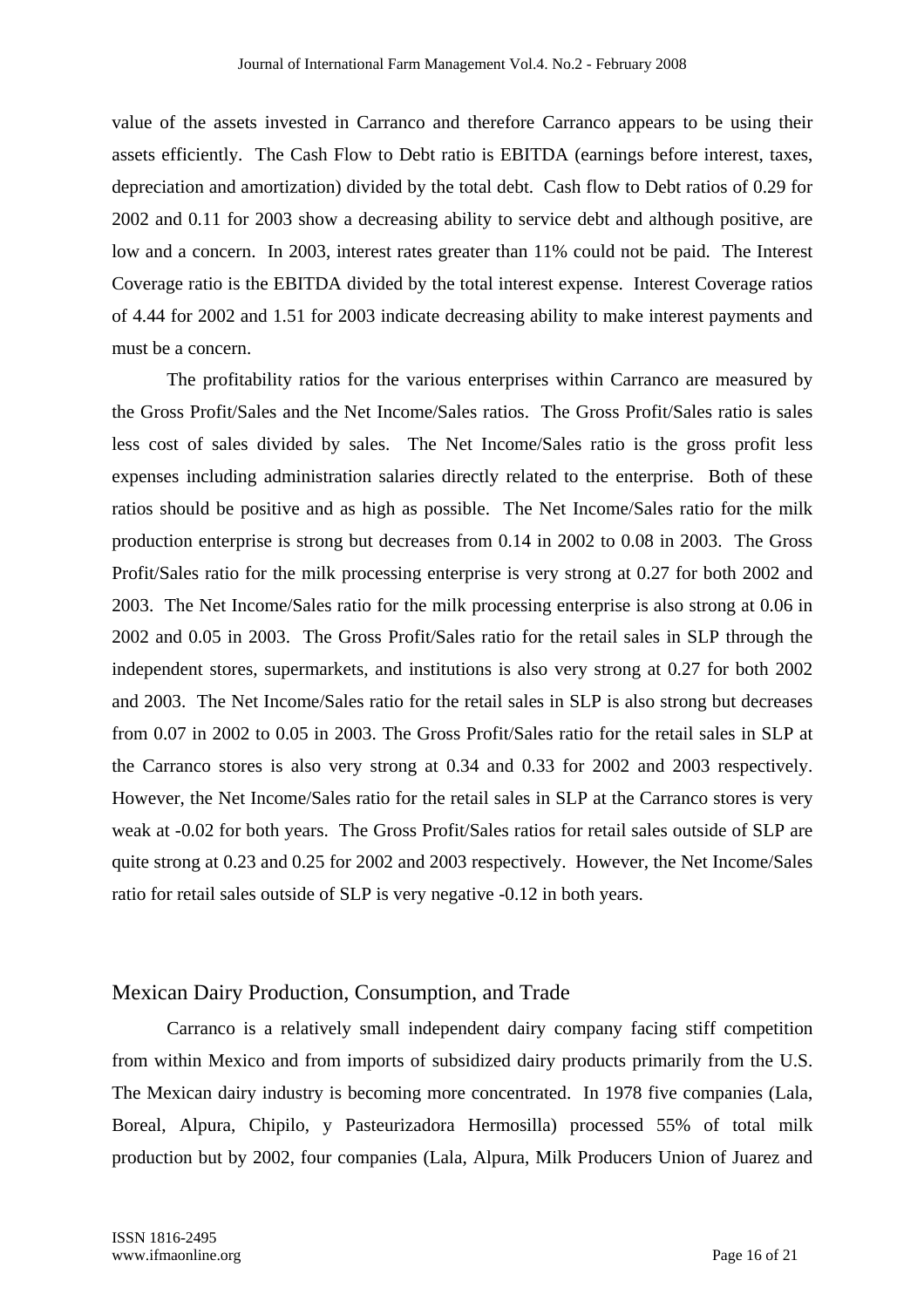Gilsa) processed 70% of all milk (Villegas Valaderes). Carranco is experiencing significantly higher competition in the market place and has to keep its prices competitive.

Milk consumption in Mexico has grown over the last several years (Table 9). However, the Mexican dairy industry has not been able to meet consumption growth and selfsufficiency ratios have largely decreased (Table 10). Consequently, Mexico now imports much of its dairy products, especially skim milk powder (SMP) (Table 11). The US is the leading foreign supplier to Mexico followed by Germany and Britain (Hanhausen and Domenech, 2004). Trade between Mexico and the US is largely one-way with the US exporting significantly more to Mexico than what it imports. The most important dairy export from the US in terms of volume is SMP, which Mexico uses in social programs as reconstituted fluid milk and in cheese production (Outlaw and Nicholson, 1994). For example, in 2003, the value of SMP exported by the US to Mexico was approximately US \$97 million dollars compared to approximately US \$43 million of cheese, the next largest item (trade data from FAS, 2004a). While not the sole supplier, the US provides the largest share of Mexico's SMP imports (Figure 1).

Table 9: Milk (Excluding Butter) Consumption per Capita per Year (In Kgs).

|                                                             | 1996   | 1997 | 1998   | 1999   | 2000   |  |
|-------------------------------------------------------------|--------|------|--------|--------|--------|--|
| Mexico                                                      | 107.04 |      | 109.48 | 116.88 | 141.J' |  |
| $\Gamma$ Course: Dete from $\Gamma$ A OSTAT detebora (2002) |        |      |        |        |        |  |

Source: Data from FAOSTAT database (2002).

Table 10: Self-Sufficiency Ratios for Dairy Products; Mexico 1996-2000.

|        | Milk, exc. | Butter and    |             |      | Cheese |      | Whey |      |
|--------|------------|---------------|-------------|------|--------|------|------|------|
|        |            | <b>Butter</b> | <b>Ghee</b> |      |        |      |      |      |
|        | 1996       | 2000          | 1996        | 2000 | 1996   | 2000 | 1996 | 2000 |
| Mexico | 80.0       | 78.7          | 64.4        | 31.2 | 85.7   | 73.4 | 47.2 | 49.1 |

Ratios of Self-Sufficiency: local production / local consumption \* 100 Source: Calculated with data from FAOSTAT database.

|                                                                                                                                                                     | <b>CHEESE</b> | BUTTER    | SMP        | WMP (whole Milk Powder) |  |
|---------------------------------------------------------------------------------------------------------------------------------------------------------------------|---------------|-----------|------------|-------------------------|--|
| Mexico                                                                                                                                                              |               | $-31,598$ | $-118,480$ | $-28,684$               |  |
| $\Gamma_{\text{OM22}}$ $\Gamma_{\text{clou}}$ $\Gamma_{\text{clou}}$ to $\Gamma_{\text{clou}}$ $\Gamma_{\text{clou}}$ $\Gamma_{\text{clou}}$ $\Gamma_{\text{clou}}$ |               |           |            |                         |  |

Source: Calculated with data from FAOSTAT Database

Figure 1: US share of the Mexican Skim Milk Powder Market (FAS data, 2004a and FAOSTAT data, 2004).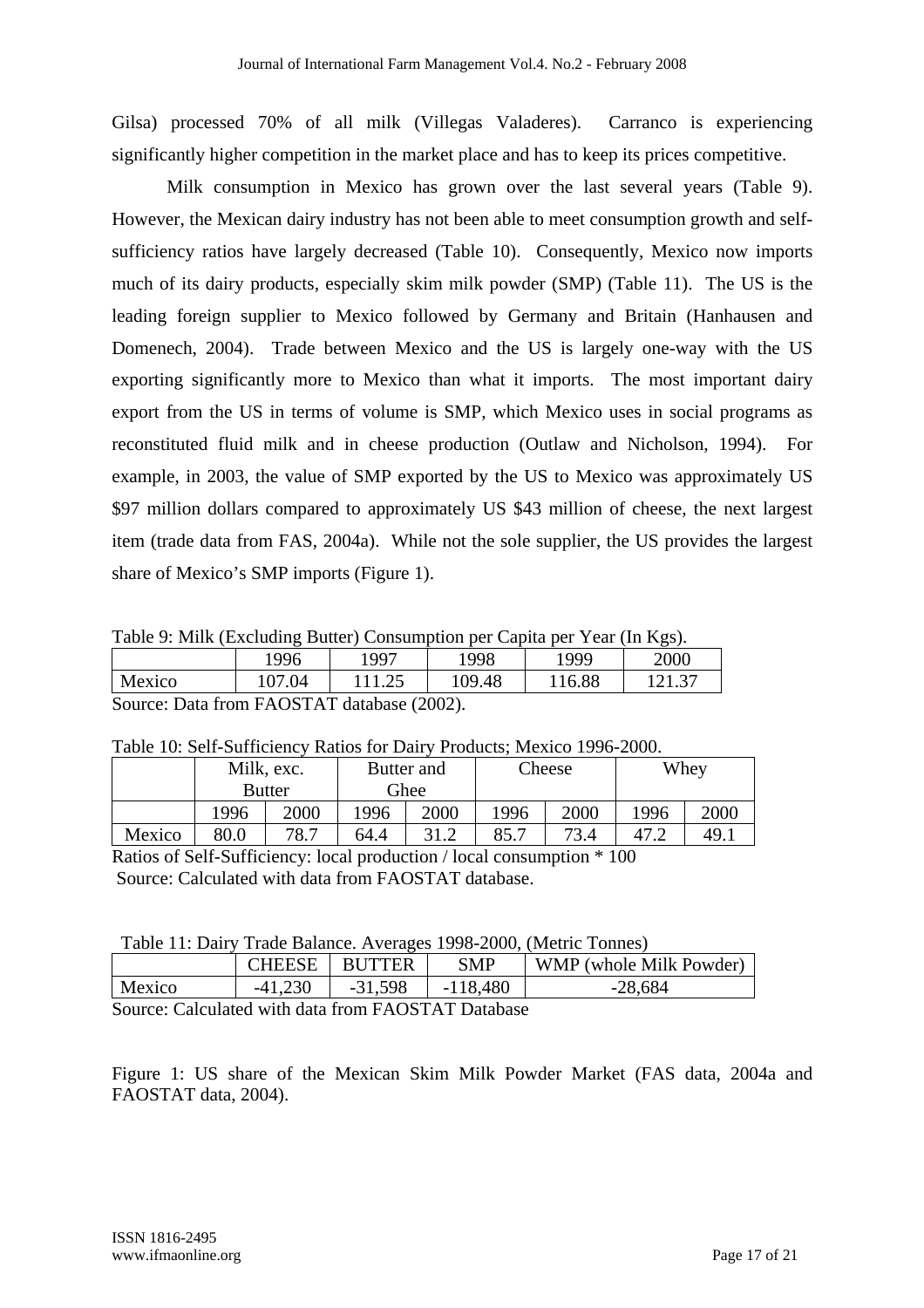

The US dairy industry, like most but not all dairy industries in developed countries, is heavily supported through government programs that assist in stabilizing milk production and farm incomes (Figure 2). The US in 2002 exported approximately US \$182 million dollars worth of SMP, just over half (53%) of which went to Mexico (Figure 3). The quantity exported to Mexico was approximately 57 thousand metric tones

Figures 1 - 3 show that in the period 1996 - 2000 the Mexican dairy industry has not been able to meet the domestic demand for dairy products. The US, however, is in a position to be a major supplier of dairy products, especially SMP. Preferential treatment for US imports, accorded through NAFTA, domestic dairy policies and the Dairy Export Incentive Programme have allowed the US to meet the growing Mexican demand for dairy products.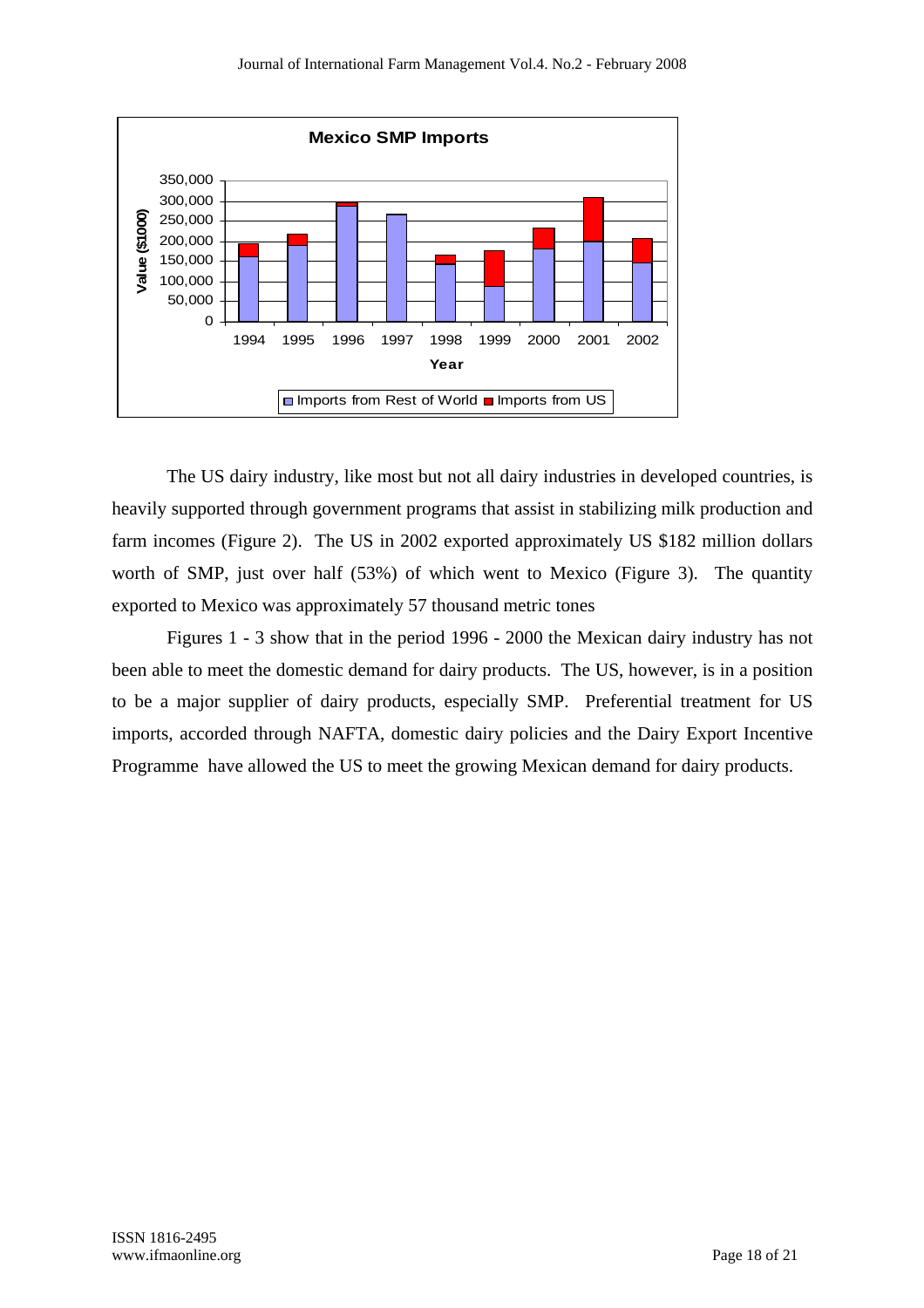



Figure 3: US Exports of SMP (FAS data, 2004).



## Conclusions

Carranco is a medium sized family owned agribusiness with a long and respected reputation for selling quality products. The company is divided into several enterprises, only some of which are profitable. Carranco needs to address a number of questions about its future. Should it be producing and selling approximately 50 different dairy products and sizes or should it specialize in fewer products and sizes? Can it use its processing plant more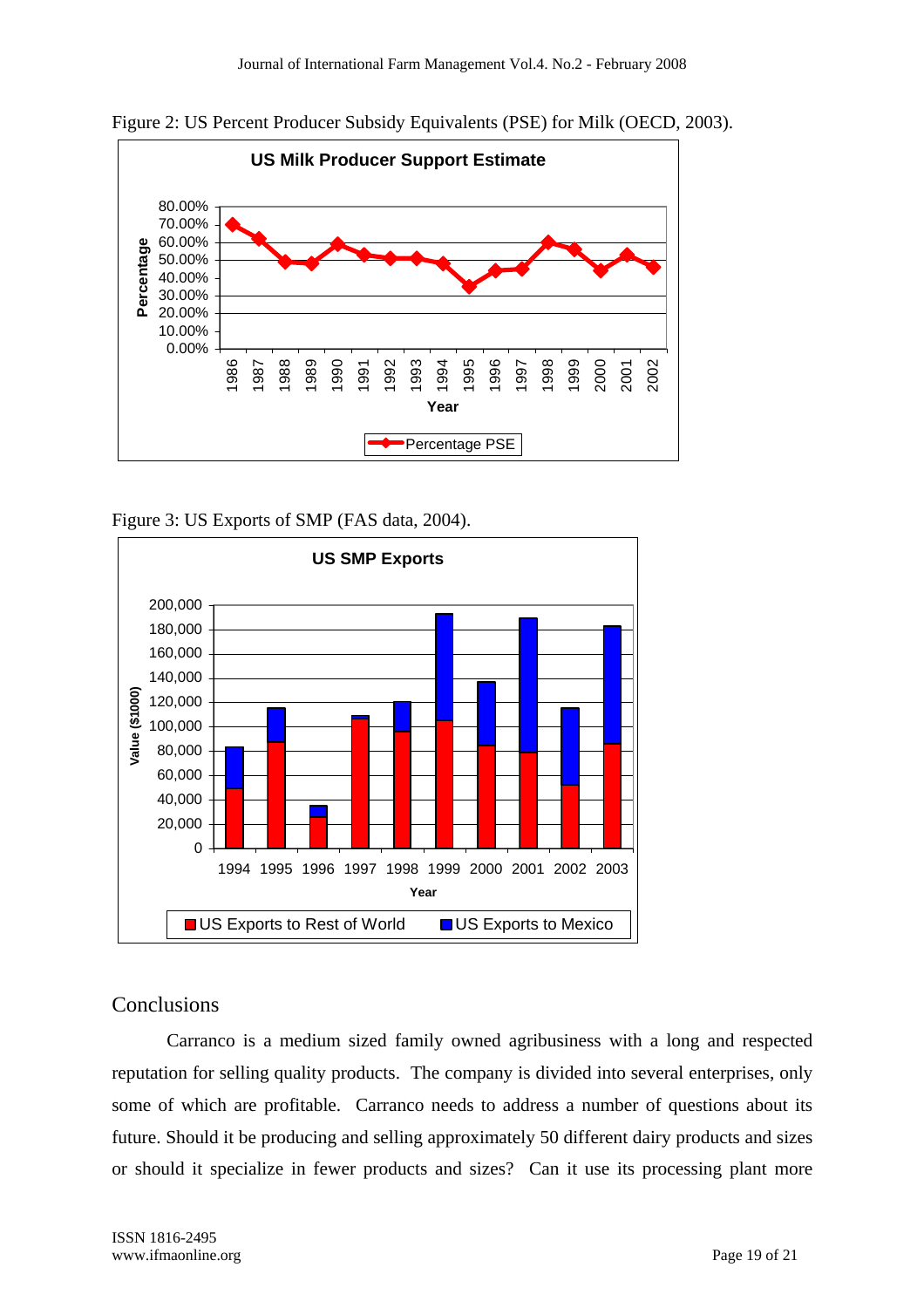efficiently by specializing? Where and through what channel(s) should Carranco sell its products? Should Carranco change its advertising strategy, its packaging, or perhaps seek a strategic alliance with a large company in the market? Can Carranco compete over the long run with subsidized or even non-subsized imports? If the Mexican dairy industry rationalized, could it increase its share of the domestic market? Where does Carranco fit, what are its strengths and weaknesses, and what should be its strategy for the future? How should Carranco deal with its human resources, especially the very high costs of administration? Even if Carranco can answer all of these questions successfully there is no guarantee it has a future in the rapidly changing world dairy industry.